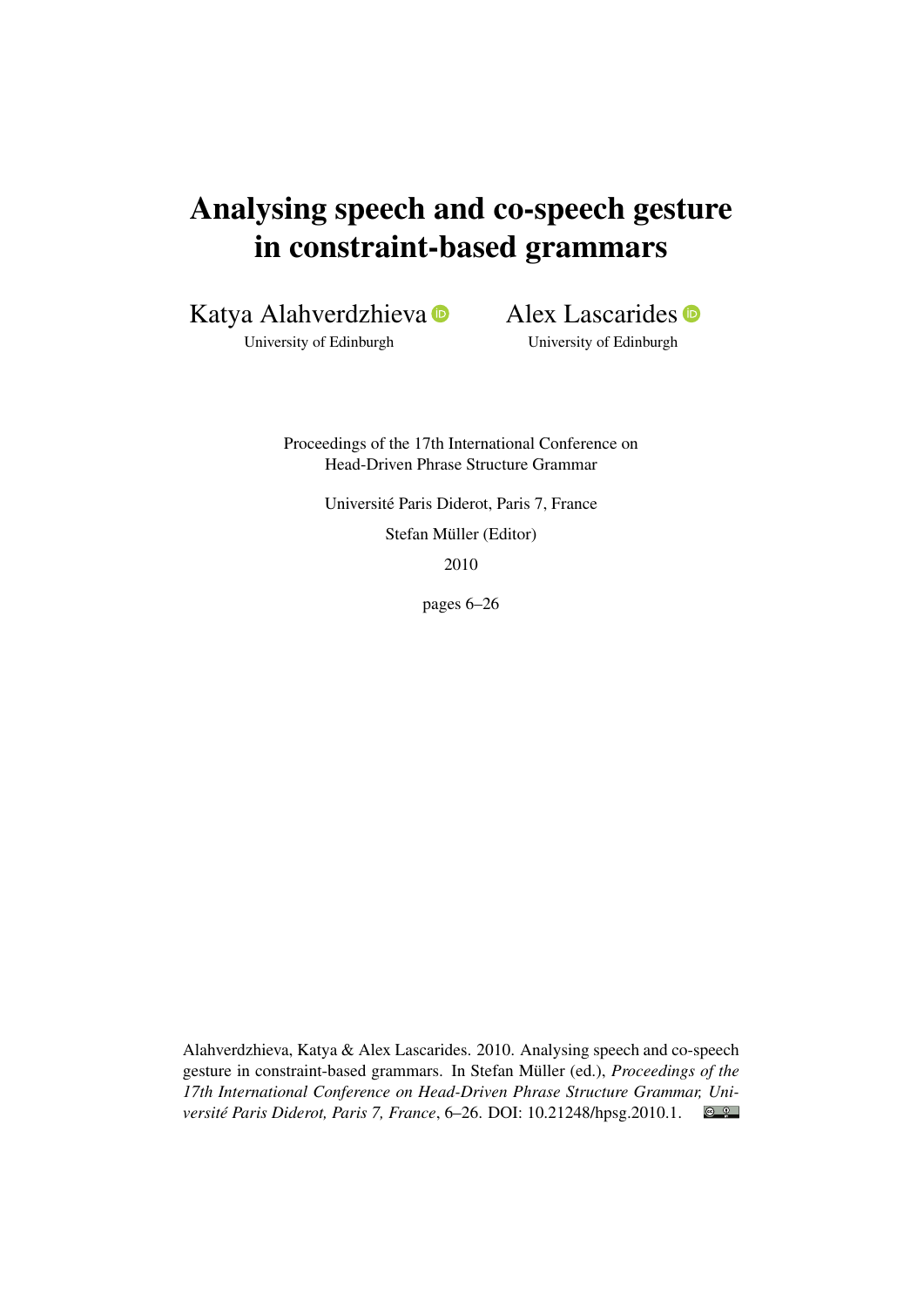#### **Abstract**

This paper addresses the form-meaning relation of multimodal communicative actions by means of a grammar that combines verbal input with hand gestures. Unlike speech, gesture signals are interpretable only through their semantic relation to the synchronous speech content. This relation serves to resolve the incomplete meaning that is revealed by gestural form alone. We demonstrate that by using standard linguistic methods, speech and gesture can be integrated in a constrained way into a single derivation tree which maps to a uniform meaning representation.

# **1 Introduction**

Meaning in everyday communication is conveyed by a complex mixture of signals that includes the situated and dynamic context of language production and language perception. In face-to-face interaction, people rely on *utterance visible actions* (Kendon, 2004) to exchange information. For instance, in a multi-party conversation, a pronoun is often resolved by a pointing gesture towards the intended addressee; in living-space descriptions, people often create a virtual map so as to point to a designated location; when narrating stories people use hand movements to depict events or to provide visual characteristics of an object.

This project is concerned with embodied actions—also known as 'gesticulation', 'co-verbal gestures' or 'co-speech gestures'—that use the hand as a semantically intended medium for communication. The specific property of hand gestures is their *synchrony* with the co-occurring speech: a single thought is expressed synchronously in speech and in gesture, and is perceived as an integrated multimodal ensemble (McNeill, 2005). The synchronous nature of the multimodal signal is observed with the semantic relation between speech and gesture being one of redundancy (that is, the gestural signal "repeats" visually the spoken words) or a relation of complementarity (that is, the gesture adds propositional content to the final utterance). Whereas redundancy is not favoured in speech only, speech-gesture redundancy does not violate coherence (Lascarides and Stone, 2009), and it can facilitate learning and enhance expressiveness (Buisine and Martin, 2007).

In this project, we approach synchrony in multimodality by elevating formal language models to a description of multimodal input. In particular, we use wellestablished methods for composing a semantic representation of a signal from a representation of its form so as to provide a form-meaning mapping for multimodal communicative actions, consisting of spoken phrases and co-speech gestures. This will be achieved by developing a constraint-based multimodal grammar that takes verbal signals and hand gestures as input. The grammar captures generalisations about the well-formedness of the multimodal signal. Within the multimodal grammar one can elegantly capture the linguistic and visuo-spatial linkages at a conceptual level that trigger the synchronous production of speech and gesture: for instance, representing the interaction between a spoken signal and its synchronous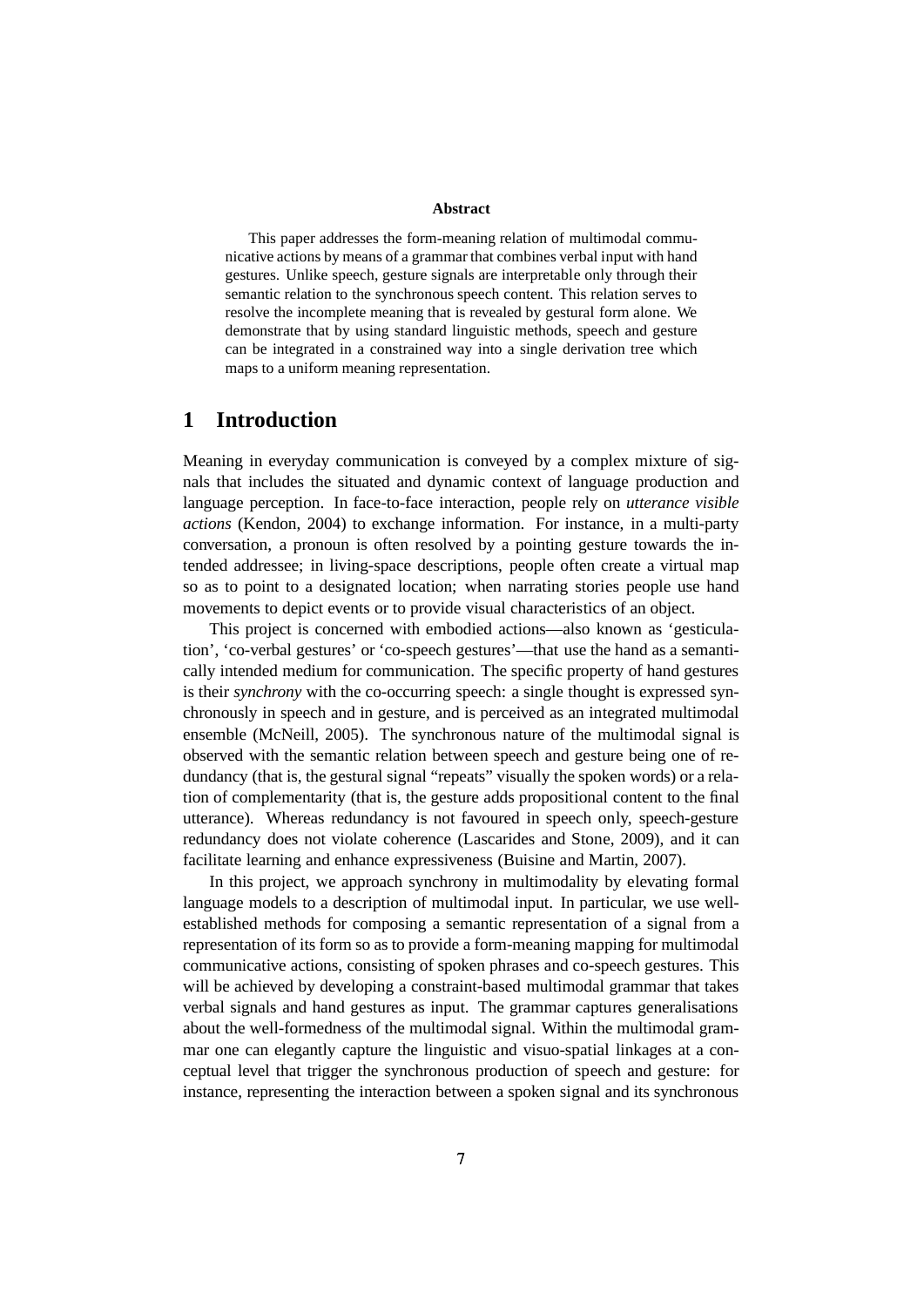gesture is a matter of constraining the choices of speech-gesture integration in the grammar.

Our focus of study are spontaneous and improvised co-speech gestures that communicate meaning:<sup>1</sup> *depicting (representative)* gestures depict, model the object of reference or enact a specific behaviour. The depiction can be literal (also known as iconic gestures), e.g., making a round shape with hands when talking about a cake, or metaphoric, e.g, moving the hand from the left to the right periphery to refer to the past and the future. *Pointing (deictic)* gestures can identify concrete coordinates in Euclidean space (Lascarides and Stone, 2009), point to an abstract object in the virtual space (McNeill, 2005), or even nominate as prominent a word or a phrase (Kendon, 2004). *Performative (pragmatic)* signals perform a speech act, e.g., the hand moves away across the body with palm facing down to express negation. Finally, in *interactive* gestures, the hand is used as an interaction regulator as when extending an open hand towards the addressee to offer them the floor (Bavelas et al., 1995). Other spontaneous communicative actions include *beats*. These are formless flicks of the hand that beats time along with the rhythm of the speech, and they often serve pragmatic functions such as commenting on one's own utterance or giving prominence to aspects of the speech (Cassell, 2000).

The gesture categories do not form a typology of distinct classes; rather, they are spread among mutually inclusive dimensions, and so a single gesture can exhibit traces of one or more dimensions (McNeill, 2005). Utterance (1) taken from a corpus collected and annotated by Loehr (2004) exemplifies such multidimensional gesture: the horizontal hand movement with palms facing down literally depicts some salient feature of the synchronous speech content, namely objects positioned at the bottom, and at the same time this gesture is a recurrent metaphor of a completion of a process.<sup>2</sup>

(1) the BOTTOM worked FINE

*Hands are rested on the knees and elevate to the body centre with palms facing downwards. Right and left hand perform a horizontal movement to the right and left periphery, respectively.*

# **2 Main Challenges**

We shall now address the major challenges arising from the ambiguous form of gesture. Considered out of specific context, the form of a hand signal is massively ambiguous, potentially mapping to open-ended meanings. For instance, a rotating hand movement performed by the whole hand can resemble the circular motion of an object such as a mixer or a wheel; it can also be a visual representation of

<sup>&</sup>lt;sup>1</sup>The classification that follows is largely based on Kendon (2004).

<sup>&</sup>lt;sup>2</sup>Throughout this work, small caps are used to indicate the pitch accented words and underlining is used to indicate the verbal segment temporally aligned with gesture; the gesture's transcription is given in italics after the verbal string.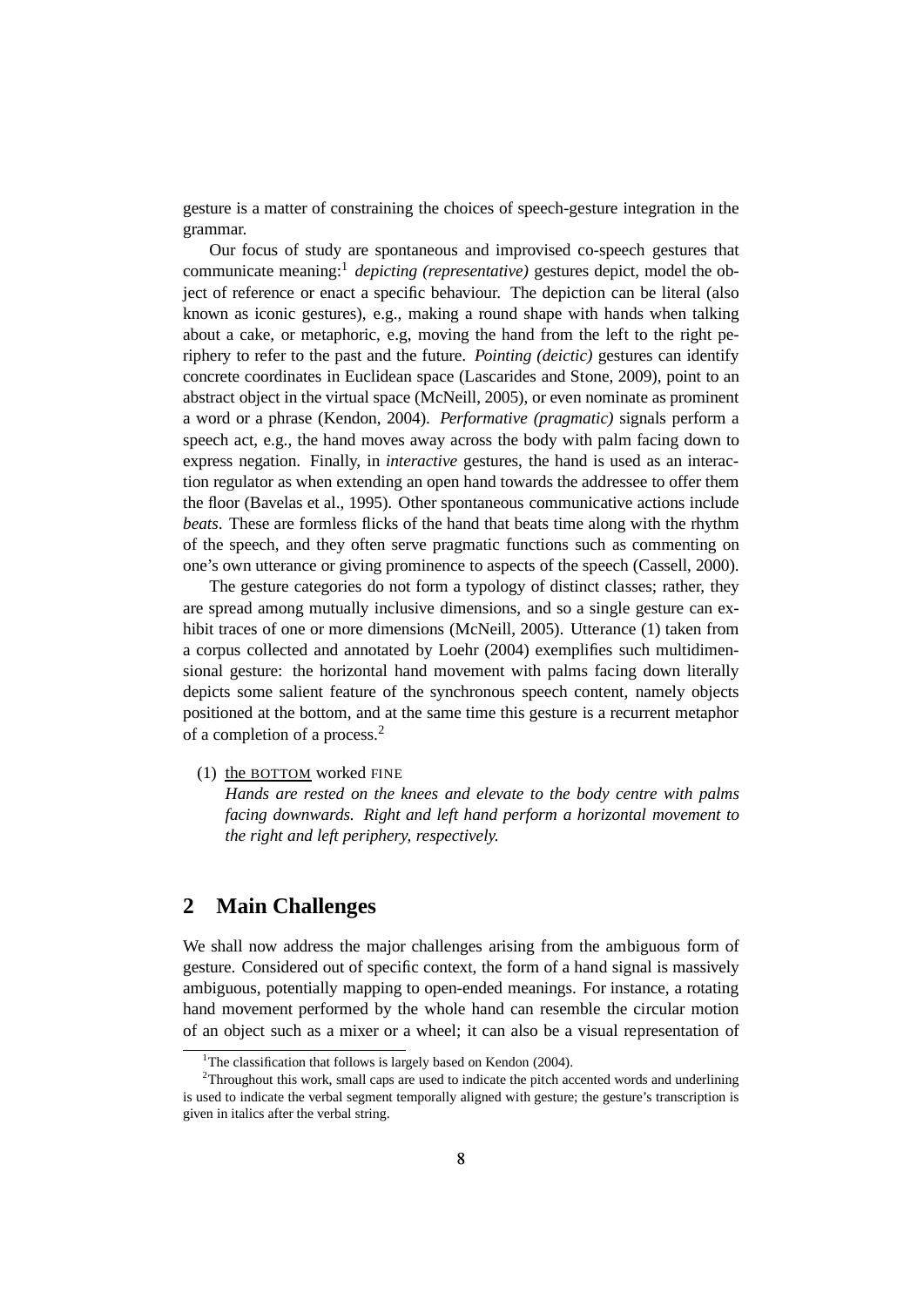the object being rotated by the hand; or each iteration can indicate distinct steps in an iterative process. Of course, many other propositions can be characterised by this hand movement. This is very roughly analogous to lexical sense ambiguity in language, where polysemous words can map to open-ended meanings if ones takes generative properties such as metaphor and nonce uses into account (Pustejovsky, 1995).

Further ambiguities concern the gestural category—representative or deictic which affects the syntactic context. This ambiguity is useful as it allows us to differentiate between spatial and non-spatial content: deictic gestures provide spatial reference in the virtual situation and should thus receive spatial values, whereas representative gestures require qualitative values (Lascarides and Stone, 2009). A rough linguistic analogy is, for instance, the distinct categories of "duck"—a noun or a verb—leading to the syntactically ambiguous sentence "I saw her duck". The way this syntactic ambiguity is resolved depends on the context of use and resolving this ambiguity in form is logically co-dependent with resolving its interpretation in context: "I saw her duck, geese and chickens" would yield a syntactic and corresponding meaning representation distinct from that of "I saw her duck and hide in the hay".

Neither the form of the gesture nor the form of speech uniquely determine the linguistic phrase synchronous with gesture.<sup>3</sup> Following Lascarides and Stone (2009), we assume that computing the rhetorical connections between a gesture and its synchronous phrase, and resolving the meaning of the gesture to a specific value are logically co-dependent. With this in mind, consider the real example in (2) (Loehr, 2004).

(2) If I was TO REALLY TEACH someone how to be a professional musician . . . *Hands are in the central space in front of speaker's body; palms face horizontally upwards. Along with "really", both hands perform a quick downward movement; possibly a conduit metaphor*

Here the gesture stroke was performed while uttering the pre-head modifier, while annotators interpreted the gesture meaning as one where the open hands express the conduit metaphor (Lakoff and Johnson, 1980). The fact that annotators interpreted it in this way suggests that quantitative criteria alone—such as the timing of speech relative to gesture—are not sufficient to define adequate constraints on synchrony. This example also illustrates that in syntax, the gesture stroke interacts with the head daughter of the speech phrase, and in semantics, the content of the gesture is semantically related to that of the whole clause, in which way, the agent, patient and the idea transferred between them via teaching all serve to resolve the values of the participants in the conduit metaphor that is expressed by the gesture. However, this conduit interpretation is not available if the gesture temporally overlaps with only the subject daughter itself. Intuitively in this case, the

<sup>&</sup>lt;sup>3</sup>In this paper, the term 'gesture' designates the expressive part of the whole movement, the kinetic peak of the excursion that carries the gesture's meaning—the so called *gesture stroke*.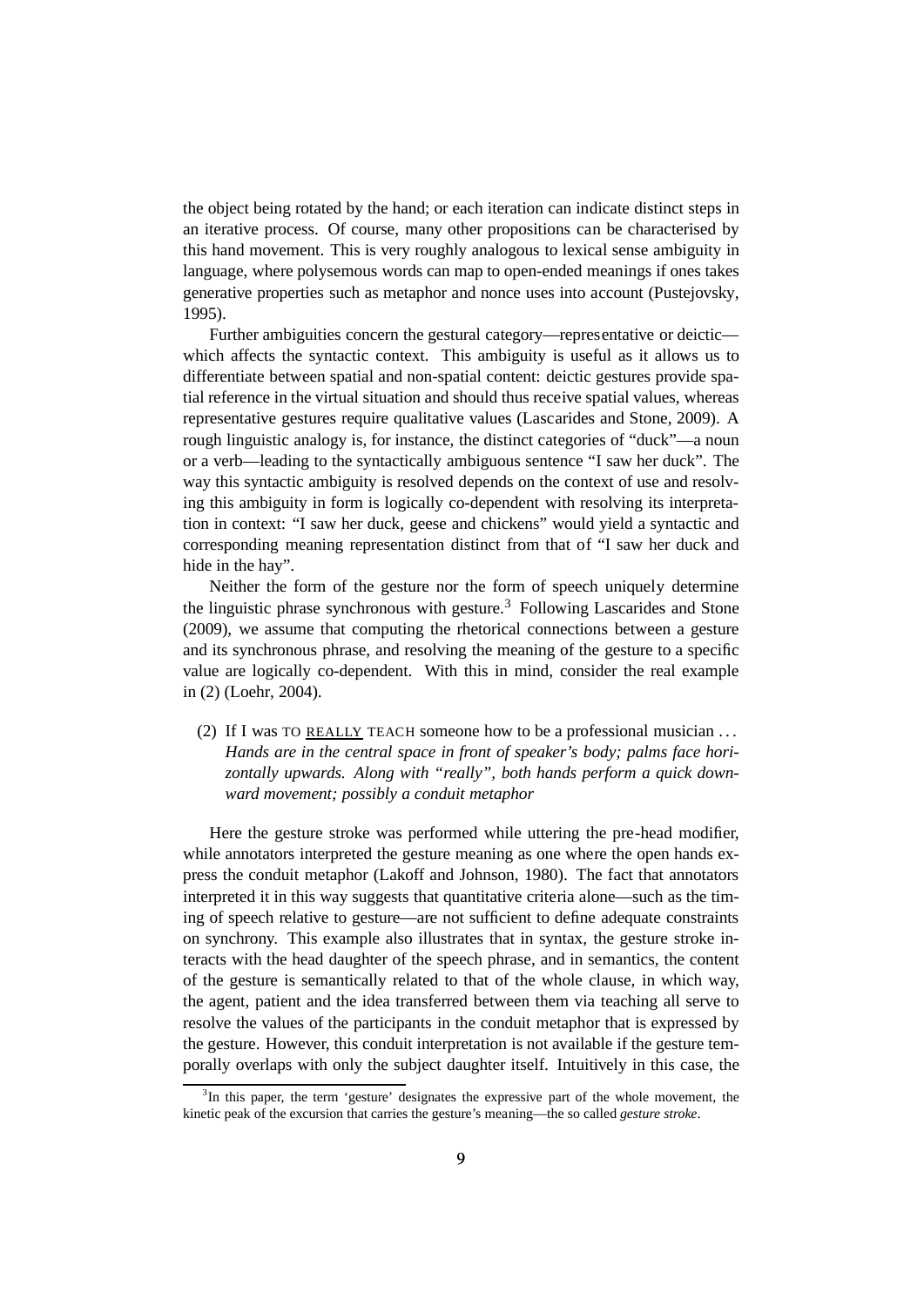gesture would simply denote the individual denoted by the subject, perhaps also placing him in a particular place that carries meaning. Finally, the gesture can receive a pragmatic interpretation that is paraphrasable as the parenthetical expression "I am informing you", which is possible by attaching the gesture to the S node. Despite the ambiguities in context, the result does not violate coherence—coherent multimodal actions tolerate certain unresolved ambiguities in interpretation, just as purely linguistic ones do.

Nonetheless, speech-gesture synchrony is not a free-for-all and our challenge is to identify the factors that make a multimodal act ill-formed. There is evidence in the literature that temporal alignment affects perception of speech and gesture integration, and the parameter that plays a role in perceiving a multimodal action as well-formed is prosody (Giorgolo and Verstraten, 2008).

To illustrate the effects of prosody on speech-gesture synchrony, consider the constructed example (3). Here it seems anomalous to perform the gesture on the unaccented "called" even though the gesture is intended as a depiction of something related to the act of calling. This ill-formedness would not arise if the gesture was placed along the whole utterance or a part of it which includes the prosodically prominent element "mother".

#### (3) \* Your MOTHER called today.

*The speaker puts his hand to the ear to imitate holding a receiver.*

Ambiguity does not contradict our prediction that spontaneous gestures are a semantically intended communication source. In fact, they partially constrain the set of possible interpretations: this observation is valid not only for deictic and performative gestures whose recurrent form and orientation in the virtual space maps to a limited set of possible interpretations, but also for representative gestures whose imagistic resemblance with the object of reference is linked to an abstract meaning. By constructing a multimodal grammar we shall provide a methodology for the derivation of all possible interpretations in a specific context-of-use and for constraining speech-gesture ill-formedness.

We address the ambiguity of a disambiguated multimodal form by producing an underspecified logical formula which gives an abstract representation of what the signal means in any context of use. So, this abstract representation must support the full variety of specific interpretations of the gesture that occurs in different discourse contexts. How exactly it is going to resolve to a preferred value is a matter of discourse processing that is beyond the scope of our current goals. Multimodal ill-formedness is addressed by providing linguistic constraints of when speech and gesture can be synchronised. In this way, we address in a qualitative way the quantitative finding of Giorgolo and Verstraten (2008).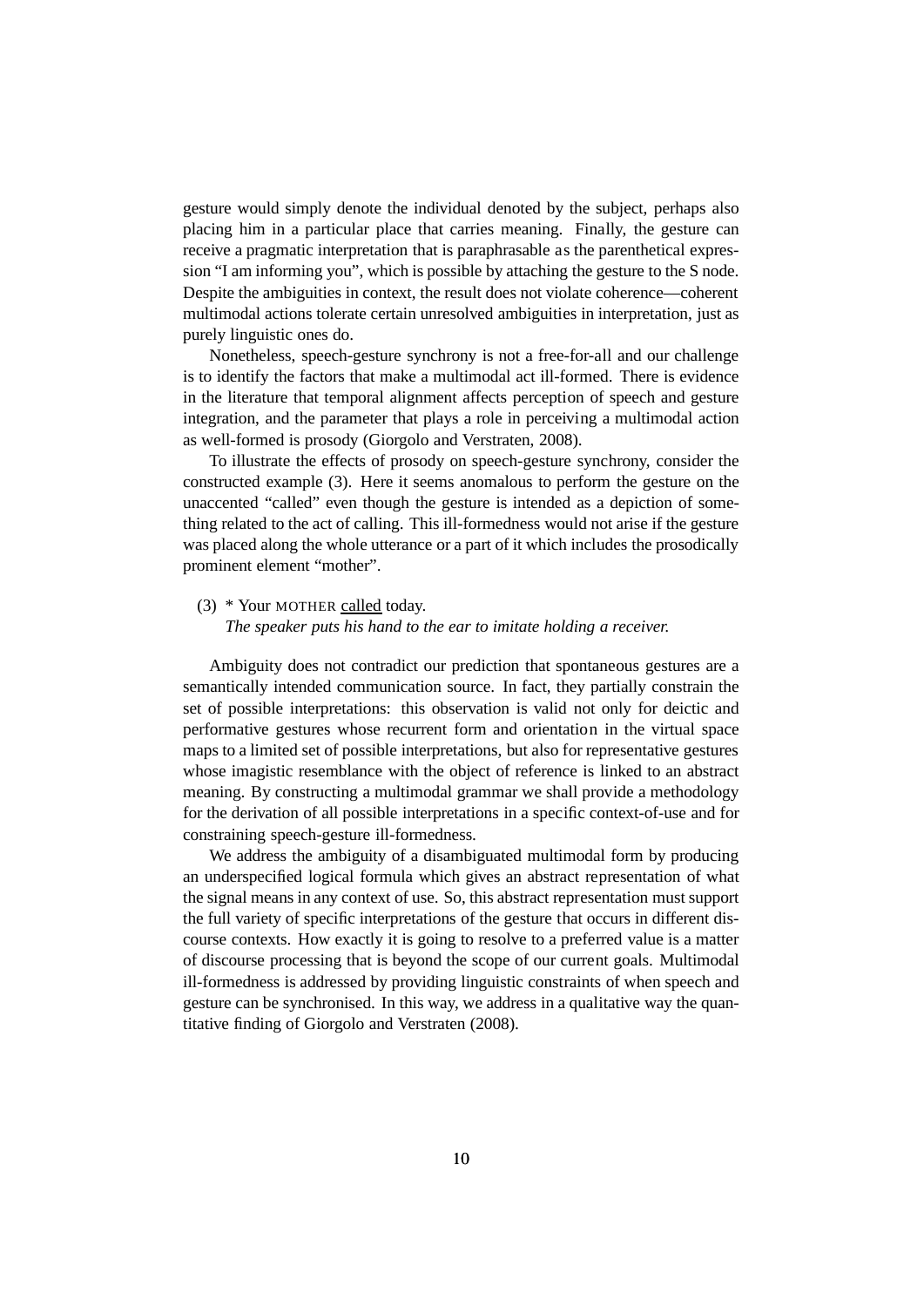# **3 Form and Meaning of Gesture**

Contrary to the decompositional analysis of lexical items or the semantic compositional approach to natural language, the meaning of a gesture cannot be determined decompositionally (McNeill, 2005).<sup>4</sup> A gesture obtains its meaning after conjoining the various gesture features—the shape of the hand, the orientation of the palm and fingers, the location of the hand and the direction of the movement—and linking them to the context of the accompanying speech. Recall that some ambiguity about the 'transfer' conduit (2) remains, and so formalising gesture content requires the framework to support ambiguity in coherent actions. The holistic aspect of gesture's form requires a description that is distinct from the tree descriptions of linguistic phrases. We benefit from previous unification-based models of gesture (Johnston, 1998), (Kopp et al., 2004) to formally regiment the contribution of each aspect of gesture in terms of Typed Feature Structures (TFSs). For instance, the form of the gesture in utterance (2) is representend in Figure 1. The representation is typed as *depicting metaphoric* so as to distinguish the form features constrained by depiction from those constrained by spatial reference (Lascarides and Stone, 2009).

| <i>depicting metaphoric</i> |               |
|-----------------------------|---------------|
| HAND-SHAPE:                 | open-flat     |
| PALM-ORIENTATION:           | upwards       |
| FINGER-ORIENTATION: forward |               |
| HAND-LOCATION:              | centre-low    |
| HAND-MOVEMENT:              | straight-down |

Figure 1: TFS Representation of Gesture Form

Following previous research on semantics of gesture (Lascarides and Stone, 2009), we use the framework of Robust Minimal Recursion Semantics (RMRS) (Copestake, 2007) to provide a form-meaning mapping of embodied actions. RMRS is fully flexible in the type of semantic underspecification it supports: one can easily leave the predicate's arity and the type of the arguments underspecified until resolved by the discourse context, for instance. This is useful, because each form feature value can resolve to a wide range of fully specific predications in context, and these possibilities are not of unique arity. For instance, the downward movement in (2) can be interpreted as offering knowledge that is held by the open hand. In this case, the logical form contributed by the movement should be a three-place predicate denoting an event  $teach(e, x, y)$ . On the other hand, the movement in the same gesture that is performed in the different (constructed) speech context (4) depicts the uniformity of the shape of the keel of boat, from the port to the starboard, which by the hand shape is curved. Thus here the movement resolves to the one-place predicate  $uniform(x)$  where x denotes the shape of the keel.

<sup>&</sup>lt;sup>4</sup>There are attempts of hierarchical organisation of gesture ((Fricke, 2008), inter alia) similar to the hierarchically organised syntactic constituents but these are at the level of the entire hand excursion from a rest position to its retraction to a rest, also knows as a *gesture unit*.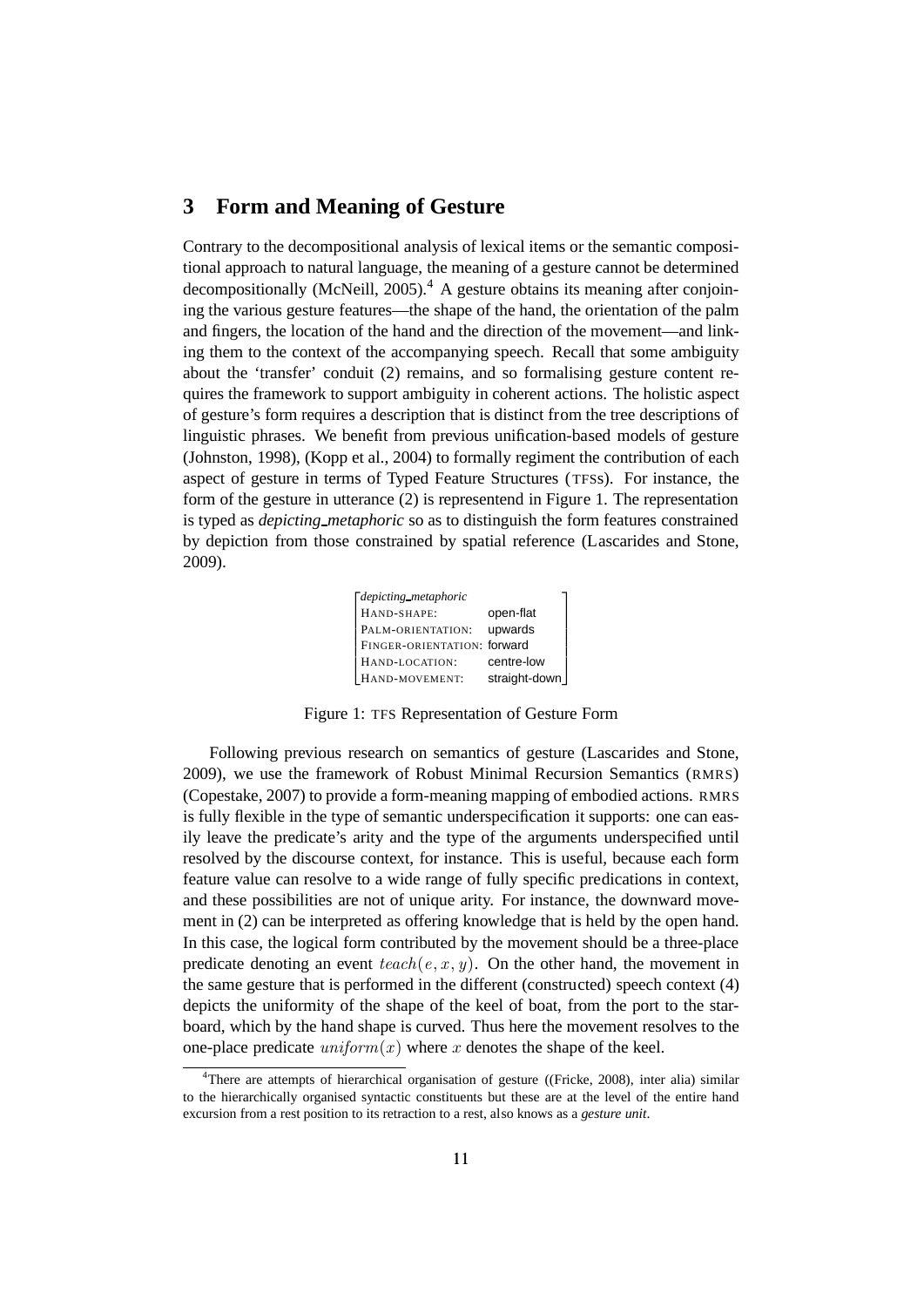## (4) The boat's keel is curved *same gesture as in (2)*

Form-meaning mapping from a gesture stroke to its highly underspecified semantic representation consists in reading the gesture's predications directly off the feature structure as shown in Figure 2.

> $l_0 : a_0 : [\mathcal{G}](h)$  $l_1 : a_1 : hand\_shape\_open\_flat(i_1),$  $l_2 : a_2 : palm\_orientation\_upwards(i_2),$  $l_3: a_3: finger\_orientation\_forward(i_3),$  $l_4: a_4: hand\_location\_centre\_low(i_4),$  $l_5 : a_5 : hand\_ movement\_straight\_down(i_5)$  $h = q l_i$  where  $1 \leq i \leq 5$



Each predication is associated with a (not necessarily unique) label  $(l_0 \ldots l_5)$ , a unique anchor  $(a_0 \ldots a_5)$  and an index variable  $(i_1 \ldots i_5)$  that underspecifies its main argument. The label is used to determine the scopal position of its predicate in the logical form (so Figure 2 exhibits semantic scope ambiguities among the resolved predications). The anchor for each predication is used as a locus for adding arguments to the predication—for instance,  $ARG(a, x)$  means that  $hand$ shape\_open\_flat resolves in context to a predicate that takes (at least) two arguments and the second is x. The predication hand\_shape\_open\_flat( $i_1$ ) underspecifies the referent  $i_1$  depicted through the hand shape of the hand  $(i_1 \text{ can resolve to an})$ individual variable  $x$  or to an event variable  $e$ ). An RMRS predicate is resolved to a specific predicate (or a combination thereof) on the semantics/pragmatics interface. The range of possible specific predicates that a given predication can resolve to is limited by iconicity (Lascarides and Stone, 2009). Further, Lascarides and Stone (2009) motivate the introduction of an operator  $|\mathcal{G}|$  that limits the scope of the predicates within the gesture modality. This captures constraints on co-reference between speech and gesture, and across different gestures.

The gesture's interpretation in context is logically co-dependent on how it is coherently related to its synchronous speech. Lascarides and Stone (2009) argue that there is an inventory of semantic relations between the gesture and the linguistic phrase: for instance, the gesture can *depict*, *elaborate*, *explain*, but not *contrast with* the information introduced by speech. In the grammar, we shall therefore introduce in semantics an underspecified semantic relation  $vis$ <sub>rel</sub>(s, g) between the content denoted by a speech s daughter and the content denoted by a depicting gesture  $q$  daughter when they are combined via a grammar construction rule that reflects that s is the linguistic phrase that q is synchronous with. How this relation resolves is a matter of commonsense-reasoning. This is similar to the treatment of free adjuncts in language: the covert relationship between the content of the main clause and the proposition of the free adjunct must be determined in pragmatics.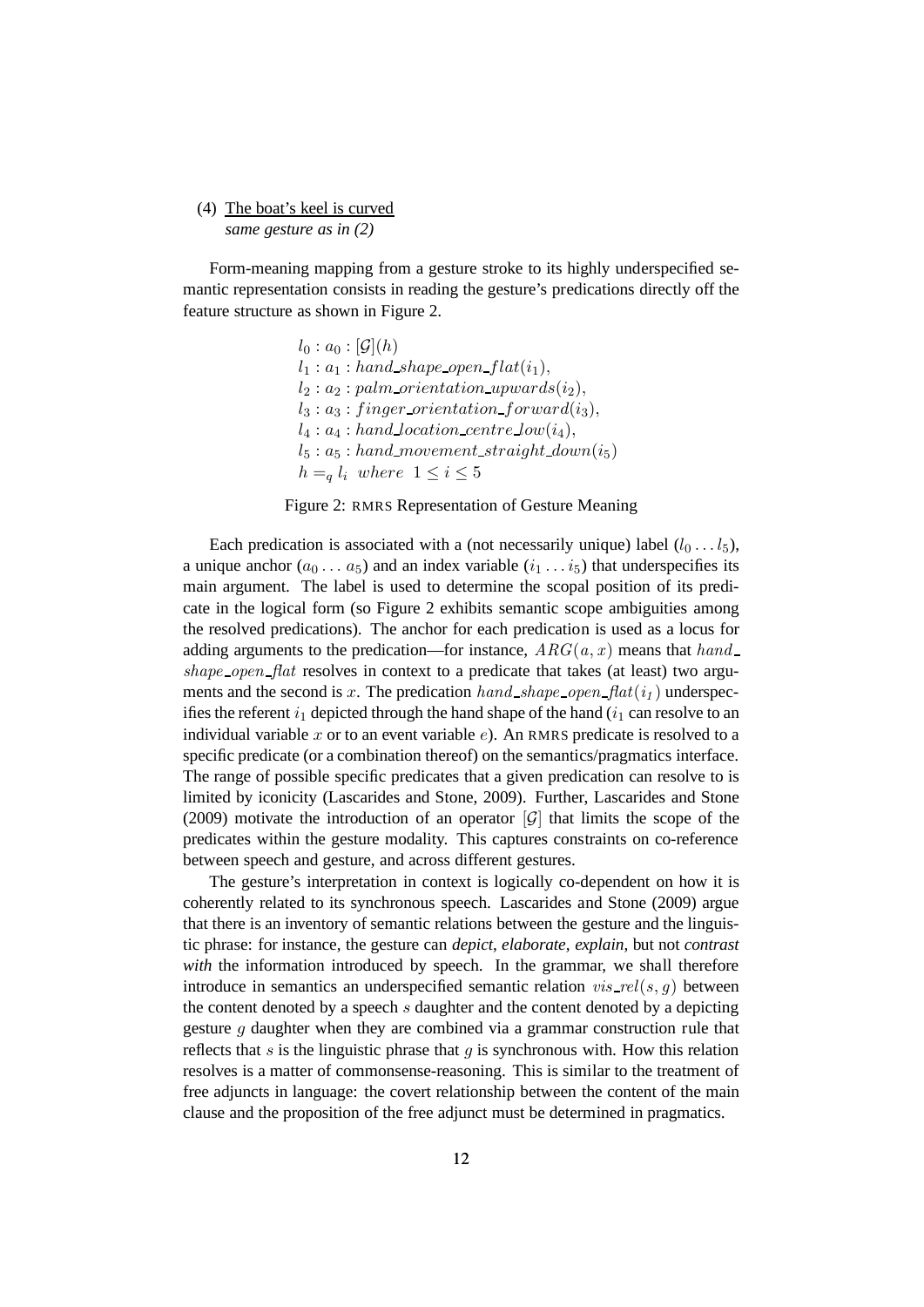## **4 Speech-Gesture Synchrony**

## **4.1 What is Synchrony?**

There is a very broad consensus within the gesture community that speech and co-speech communicative actions function in *synchrony* to convey an integrated message (McNeill, 2005), (Kendon, 2004). However, the conditions on synchrony are controversial: is synchrony defined solely in terms of temporal alignment (Mc-Neill, 2005), (Engle, 2000) or are there other prevailing conditions (Oviatt et al., 1997)? Further confusion arises as to what the criteria are when considering the temporal extension of the gesture: is it the gesture stroke that is temporally aligned with the spoken signal, the gesture phrase from its beginning to its semantic peak, or the entire gesture excursion from a rest to a rest. We therefore start by working out our own definition as follows:

**Definition 1 (Synchrony)** *The choice of which linguistic phrase a gesture stroke is synchronous with is guided by: i. the final interpretation of the gesture in specific context-of-use; ii. the speech phrase whose content is semantically related to that of the gesture given the value of (i); and iii. the syntactic structure that, with standard semantic composition rules, would yield an underspecified logical formula supporting (ii) and hence also (i).*

Whereas synchrony has already been defined in terms of (i) and (ii), the last factor is our contribution: we exploit standard methods for constructing form and meaning in formal grammars to constrain the choices of integrating speech and gesture into a single derivation tree, and thus to derive logical forms from syntax. An overall challenge is to constrain synchrony in a way that rules out ill-formed multimodal input, and nevertheless enables the derivation of highly underspecified logical formulae for well-formed input that will support pragmatic inference and resolve to preferred values in specific contexts. Note that this definition abandons simultaneity as a condition on synchrony. As attested in (2) and (3), this dovetails with the fact that our own perceptual system can make the judgement of which signals are synchronised and which are not.

The constraints on integrating speech and co-speech gesture into a single tree are guided by prosody (the literature offers enough evidence for the prosodygesture interaction (Kendon, 1972), (McClave, 1991), (Loehr, 2004), (Giorgolo and Verstraten, 2008) inter alia), syntax (recall (2) and its subsequent discussion), and also the temporal performance of gesture relative to speech.

While there is a clear interaction between gesture and prosody, and between gesture and syntax-semantics of speech, we remain agnostic as to whether gesture, its dimension(s), content and composing phases interact with the distribution of information into theme and rheme. Cassell (2000) hypothesises that the type of *relation* between gesture and speech plays a central role in combining with either thematic or rhematic utterances. This information might be needed by a discourse processor but we are not convinced that information structure should constrain the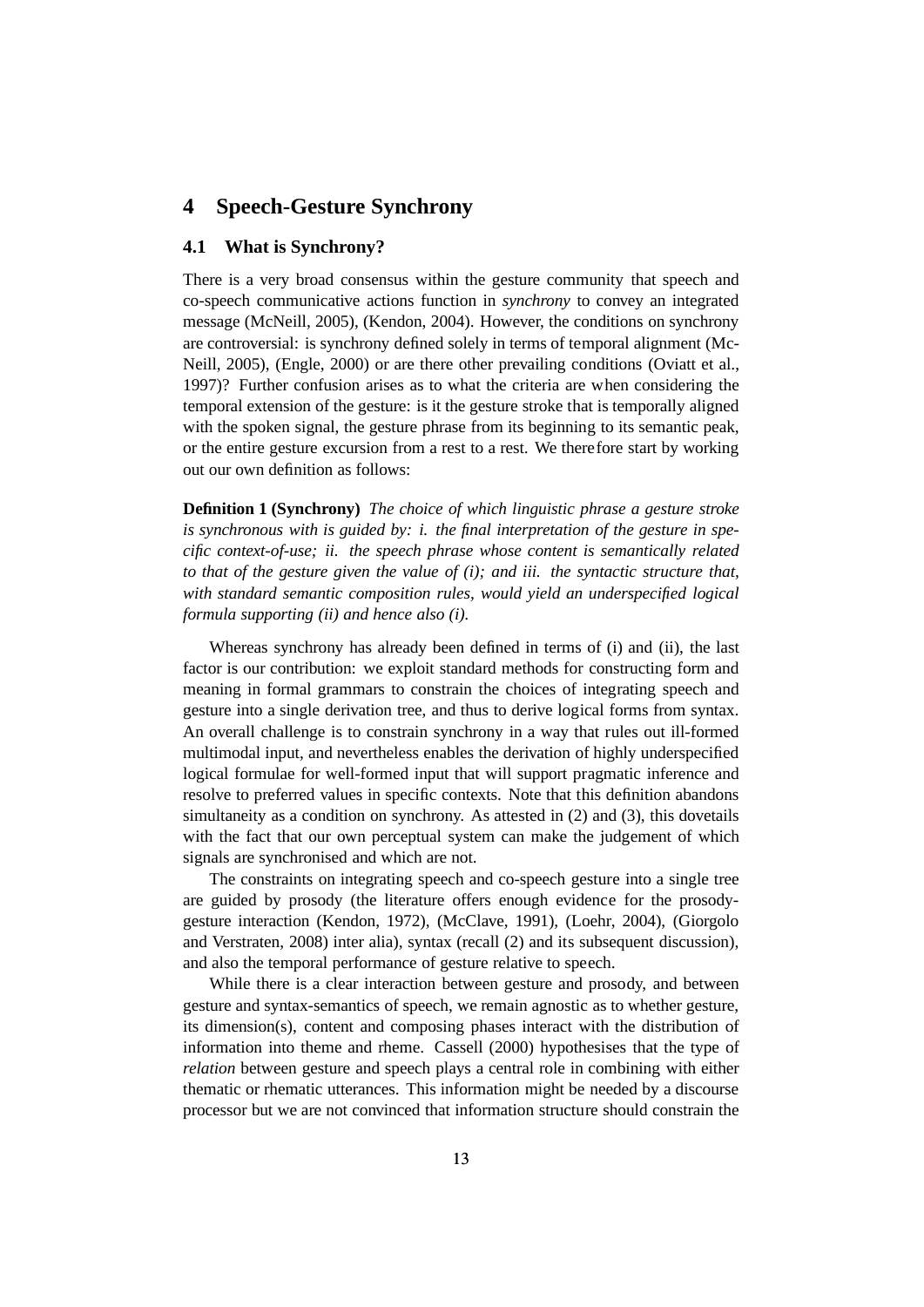choices of attachment for linguistic phrases and gesture within the grammar. So, in the absence of convincing empirical evidence that speech-gesture synchrony is informed by the type of the tone and correspondingly, by the thematic and rhematic functions of an utterance, we shall limit ourselves to prosody, syntax-semantics and timing as central factors for combining speech with gesture within the grammar to produce a unified meaning representation.

### **4.2 Empirical Investigation**

To spell out constraints on speech-gesture integration, we conducted empirical investigation on a 165-second collection of four recorded meetings annotated for gesture and intonation (Loehr, 2004). Our experiments were intended to shed light on the following questions: Does the temporal performance of gesture relative to speech constrain the choices of integrating gesture into the parse tree? Do gestures occur with a particular syntactic constituent, if any at all? Is the gesture stroke performed while uttering a prosodically prominent syllable?

**Gesture and Syntax** To check for the interaction between communicative gestures and syntax, we assigned syntactic labels to the gesture strokes. This analysis was preceded by a preprocessing step which involved insertion of sentence boundaries, replacement of shortened forms with the corresponding long ones (e.g., "I've"  $>$  "I have"), and also replacement of the filled and unfilled pauses with dummy words to handle incomplete grammatical slots.

The syntactic annotation was strictly driven by the temporal performance of gesture relative to speech, and in particular, by the type of the overlap relation between gesture and speech. In general, we observed three (not necessarily exclusive) temporal relations of a gesture  $(G)$  overlapping the relevant spoken word(s)  $(S)$ : (1) inclusion where S during G; (2) precedence where  $start(G) \prec start(S)$  and/ or  $end(G) \prec end(S)$ , i.e., the stroke starts or ends at some midpoint of the spoken word, and (3) sequence where  $start(G) \succ start(S)$  and/or  $end(G) \succ end(S)$ , i.e., the stroke starts or ends at some midpoint of the spoken word. In case of inclusion, we have assigned the corresponding part-of-speech or syntactic labels of the included word(s). In case of precedence/sequence, there is generally a choice as to whether to include those midpoint words: provided that these word(s) were part of a syntactic constituent, they were included in the labelling, and otherwise they were ignored. Of course, if the inclusion (exclusion) of the midpoint words lead to distinct syntactic labels, all of the possibilities have been captured. And if the words overlapping the gesture did not form a syntactic constituent, this has been labelled as a "Non-constituent". Moreover, whenever the gesture starts at the midpoint of  $word_1$  and finishes at midpoint of  $word_2$ , the gesture has been annotated in terms of the label of  $word_1$ ,  $word_2$  and their common syntactic label (if available). The results of the syntactic categories assigned to gesture strokes (G) are summarised in Table 1. Since every gesture potentially maps to more than one syntactic category, the total number of labels exceeds 100%.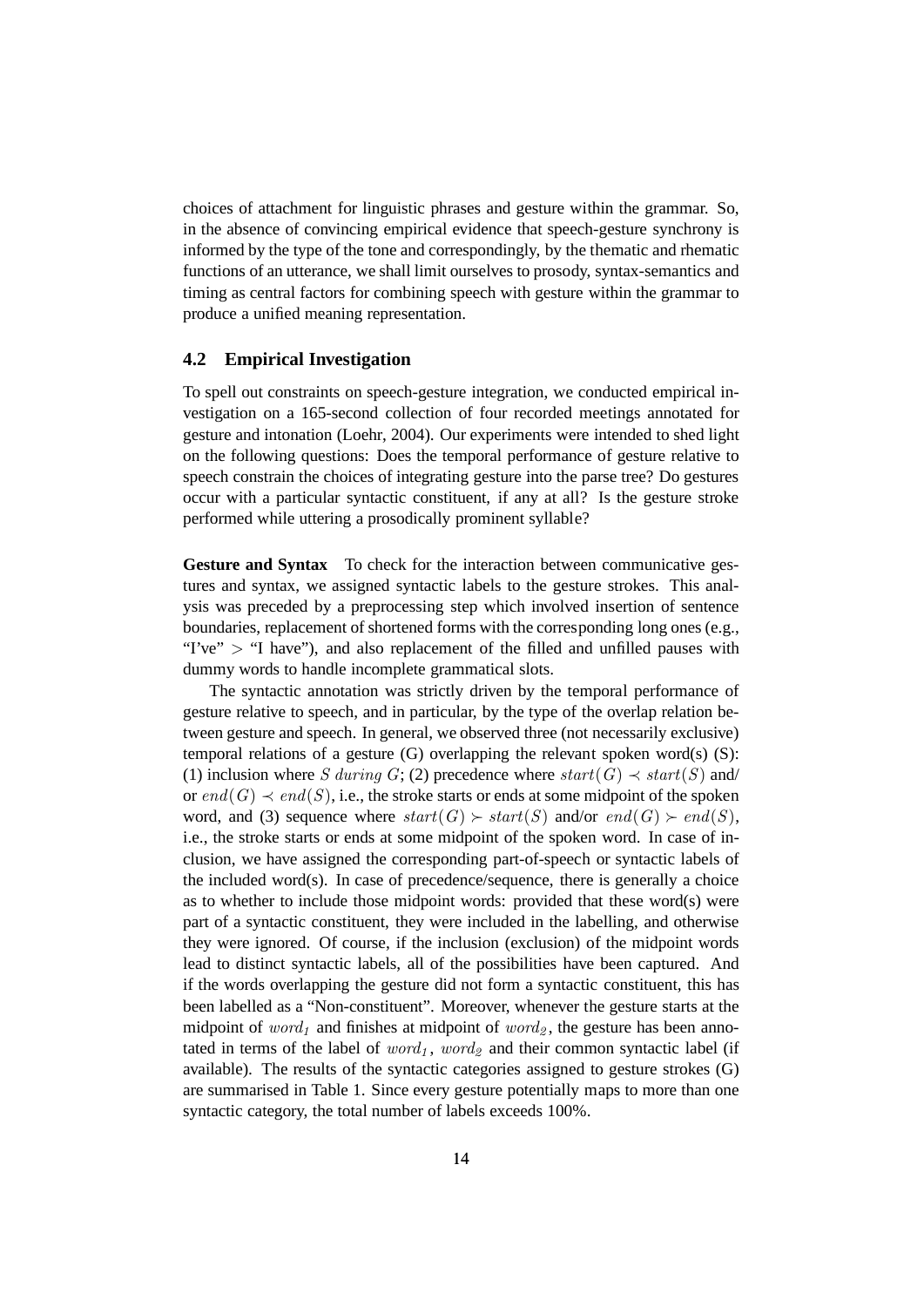| <b>Syntactic Category of G</b>       | <b>Percent</b> | <b>Syntactic Category of G</b>   | <b>Percent</b> |
|--------------------------------------|----------------|----------------------------------|----------------|
| S                                    | 6.38%          | <b>RB</b>                        | 7.45%          |
| VP                                   | 10.64%         | TO                               | 2.13%          |
| (present and past verb               | 27.66%         | (positive and comparative        | 5.32%          |
| forms, base forms, modal verbs,      |                | <i>adjectives</i> )              |                |
| present and past participles)        |                | DT                               | 13.83%         |
| <b>NP</b>                            | 20.21%         | UH                               | 1.06%          |
| $NN$ (singular and plural)           | 9.57%          | $C$ (coordinating or subordinat- | 6.38%          |
| <b>PRP</b> (personal and possessive) | 20.21%         | <i>ing conjunction</i> )         |                |
| IN                                   | 5.31%          | Pause                            | 8.51%          |
| <b>PP</b>                            | 1.06%          | Non-constituent                  | 6.38 %         |

Table 1: Gesture-Syntax Correlation

**Discussion** On the sole basis of the temporal performance of gesture relative to speech, the mapping of a gesture to a syntactic phrase is one-to-many without any restrictions on the syntactic category. Further, when a gesture overlaps a verbal head (a single verb form, a verb phrase, or an entire sentence), the ambiguous form of the hand signal often does not fully constrain the attachment of gesture to a particular tree node. This attachment ambiguity is observed with gestures spanning a verb only, a verb phrase, or an entire sentence, thereby allowing for more mappings beyond the strict temporal performance. To illustrate this, consider utterance (5) where the gesture stroke overlaps an entire sentence.

(5) So he MIXes MUD . . .

*Speaker's left hand is rested on the knee in ASL-B, palm extended and facing up as if holding something. Right hand performs consecutively four rotation movements over the left palm.*

Here there is ambiguity as to whether the contextually specific interpretation of the circular hand movement addresses the content of the verb arguments "mud" and "he". Specifically, there is not sufficient information coming from form whether this gesture is a literal depiction of a mixing action, or the hand signal elaborates on the speech by showing the manner of executing the mixing action over the object, or even that the hand signal enacts the event of mixing mud from the speaker's viewpoint, and the hand is thus an extension of the actor's body performing the mixing. Note that these ambiguities would also arise if the gesture was performed while uttering "mixes" only or even "he mixes".

To address these multiple possibilities, in the grammar we shall define rules where the synchronous phrase can be derived by attaching gesture to the verb head daughter and extending it over the arguments to the head, thereby allowing for a gesture to attach to the head only, and also to a (syntactic and/or prosodic) constituent. In this way, we shall address two important issues: firstly, synchrony cannot be defined solely in terms of temporal alignment, i.e., the incomplete meaning of gesture as derived from form does not constrain the synchronous phrase;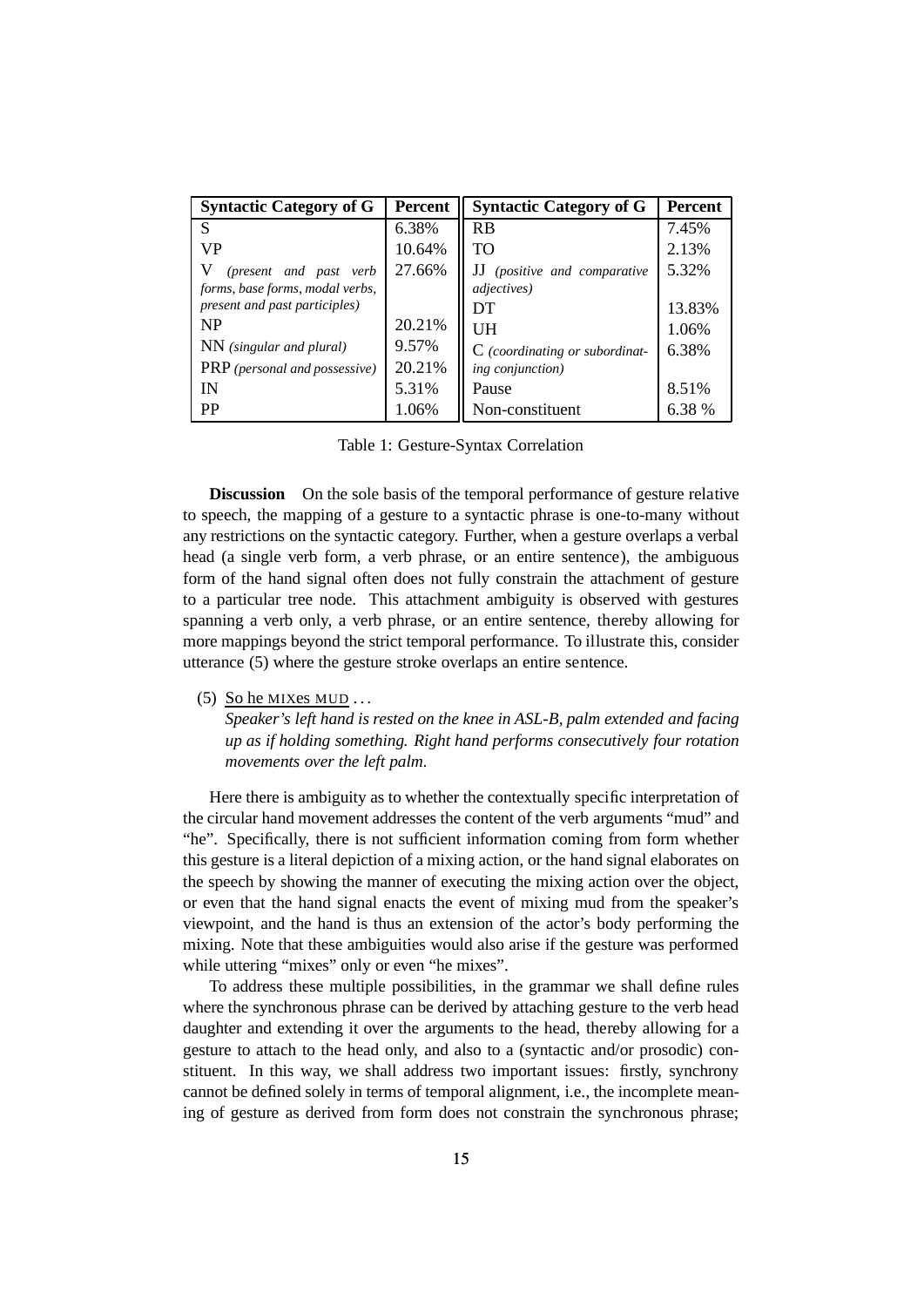secondly, the inclusion of the arguments is grounded in the *synthetic* nature of gesture versus the *analytic* nature of the spoken words, for instance, the information about an event, the object of the event and the agent can be provided by a singular gesture performance and several linearly ordered lexical items (McNeill, 2005). A single utterance can thus receive more than one correct parse analysis where each one contributes a distinct relation between the speech daughter and the gesture daughter.

We predict that the same principle of exploring synchronicity beyond the strict temporal alignment can be applied to gestures overlapping a word sequence that does not form a syntactic constituent, and also to gestures overlapping a prepositional, adjectival or a noun head. Utterance (6) (McNeill, 2005) demonstrates that gestures can be extended over the preposition head arguments.

(6) and he goes up THROUGH the drainpipe

*Right hand is extended forward, palm facing up, fingers are bent in an upward direction. The hand shape resembles a cup.*

The stroke temporally overlapping with the preposition denotes some salient feature of upward direction and "interiority" (McNeill, 2005). One possible synchronous phrase is the gesture signal combined with the co-temporal verb particle and preposition (McNeill, 2005). From this perspective, the gesture *complements* the denotation of the temporally aligned elements by narrowing down to a specific content. Our prediction for the non-unique gesture attachment possibilities would also favour an attachment to a larger phrase containing the object, "the drainpipe". We anticipate that both synchronous analyses are legitimate and should be obtainable by the grammar so as to provide the necessary underspecified relations resolvable by contextual knowledge.

Similarly, we predict that in case of gestures overlapping non-head daughters such as determiners or modifiers, the synchronous phrase is obtained by linking the gesture to the non-head daughter, but also to a larger phrase resulting from the unification of the non-head daughter with its head. In this way, the information coming from the head can also serve to resolve the contextually specific interpretation (recall (2)).

As for gestures overlapping nouns and noun phrases, we predict that the type of relation between gesture and speech could possibly determine the preferred attachment. In example (1), for instance, the interpretation where the hand movement represents literally the bottom cupboards can be obtained by attaching the gesture to the overlapping noun phrase. At the same time, the gesture can resolve to the metaphor of completing some process only by an S attachment. We therefore intend to explore the type of relation  $R(s, g)$  between the s speech daughter and the g daughter so as to provide all plausible contextually specific interpretations.

Since there is not enough evidence about the semantic interaction between a gesture and the rest of the syntactic labels, interjections, and conjunctions, we shall leave them for future research. Finally, gestures happening along an unfilled or a filled pause are not envisaged by the grammar performance.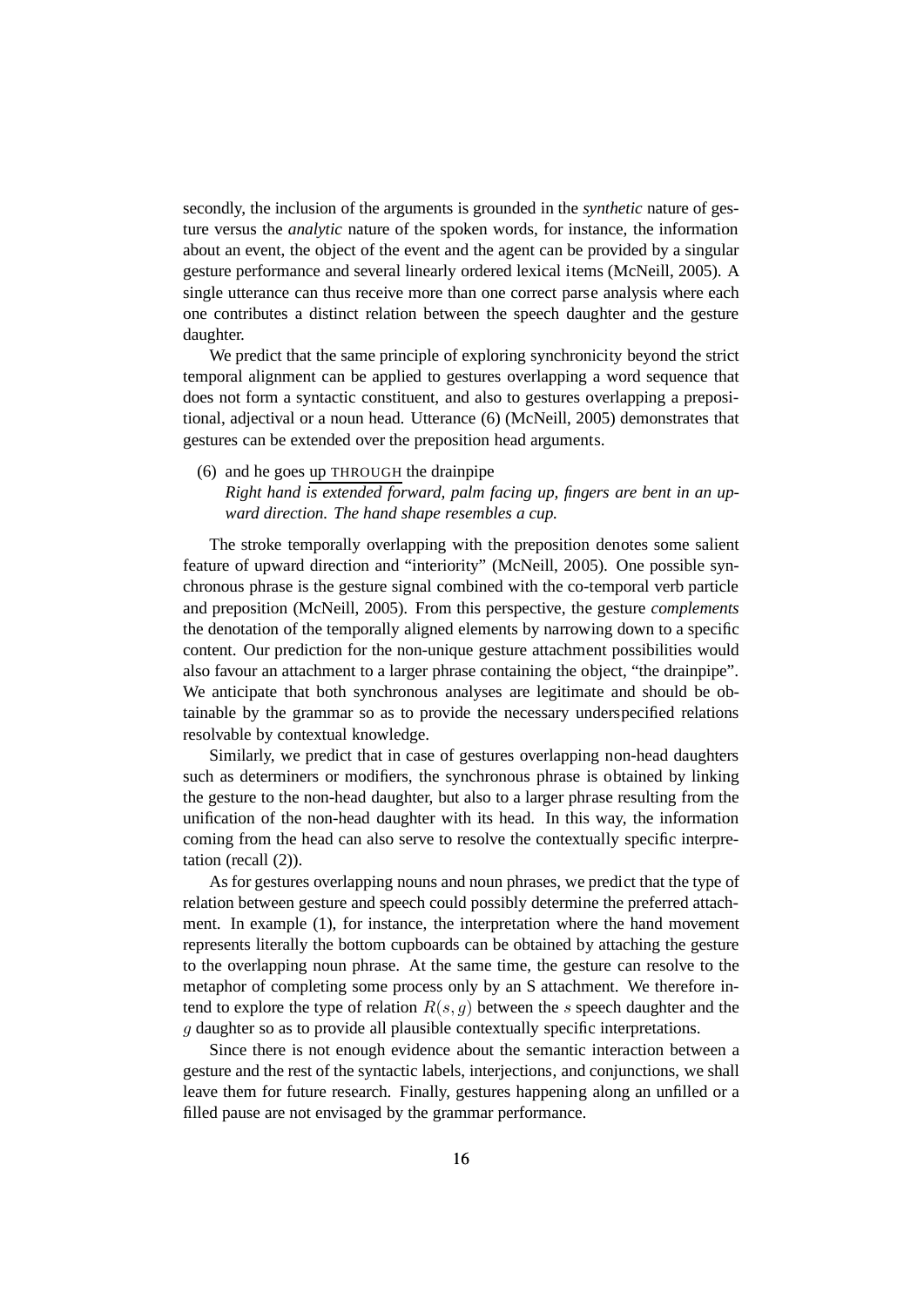**Gesture and Prosody** In his doctoral dissertation, Loehr (2004) sought evidence for simultaneity in the performance of the pitch accent and the gesture apex, i.e., the most prominent part of gesture which unlike the stroke and the post-stroke hold does not span some interval. Conversely, we need prosody inasmuch as it is a possible constraint on gesture form, particularly on the contentful part of gesture (see example (3)).

To test for correlations between the pitch-accented element and the gesture stroke, we checked automatically the number of strokes temporally overlapping a pitch accent. The statistical analysis was performed after removing the gestures overlapping non-communicative hand movements<sup>5</sup> and (filled or unfilled) speech pauses. The results are summarised in Table 2.

| <b>Temporal Overlap</b>                                      | <b>Percent</b> |
|--------------------------------------------------------------|----------------|
| Gesture stroke and pitch accent                              | 78.41%         |
| Gesture stroke and pitch accent $<$ 250 <i>msec</i>   97.73% |                |

Table 2: Gesture-Prosody Correlation

**Discussion** The statistical analysis showed that 78.41% of the gesture strokes were overlapped by a pitch accent. Then we relaxed the overlap by plus/minus 250 msec which is the average duration of a word in the corpus. Under this condition, the gesture stroke-pitch overlap raised to 97.73% (there were two events performed with a positive or negative delay of 250–320 msec). Essentially, none of the words performed within these extra miliseconds crossed a constituency boundary: for instance the pitch was on the pre-head modifier or on the complement of the argument temporally aligned with the gesture stroke. Within the grammar, we shall therefore provide rules for attaching gesture to a phrase larger than the single prosodically prominent lexical item temporally aligned with the gesture stroke. This also motivates our prediction that gestures can be synchronised with a constituent larger than the element temporally aligning the gesture stroke. In this way, we address by means of qualitative criteria the findings of Giorgolo and Verstraten (2008) and the descriptive studies detailing the synthetic nature of gesture (Mc-Neill, 2005). A possible way to think of this extension beyond the temporal alignment is that syntactically, gestures are roughly analogous to lexical items and semantically, they are analogous to utterances. By attaching gesture 'higher' than the temporally co-occurring item, we allow for establishing a speech-gesture relation after having exploited the semantics of a larger spoken phrase and the semantics of the gesture.

The empirical study also demonstrated that while prosody can make a multimodal utterance ill-formed, in syntax there is generally several choices for attaching gesture to a speech constituent. It is thus essential to find the right balance between prosodic well-formedness and the possible syntactic attachments.

<sup>5</sup> In the gesture community, non-communicative hand gestures are usually referred to as *adaptors*. These are practically grounded, meaningless bodily movements such as nervous ticks or movements satisfying bodily needs such as rubbing the eyes or scratching one's nose.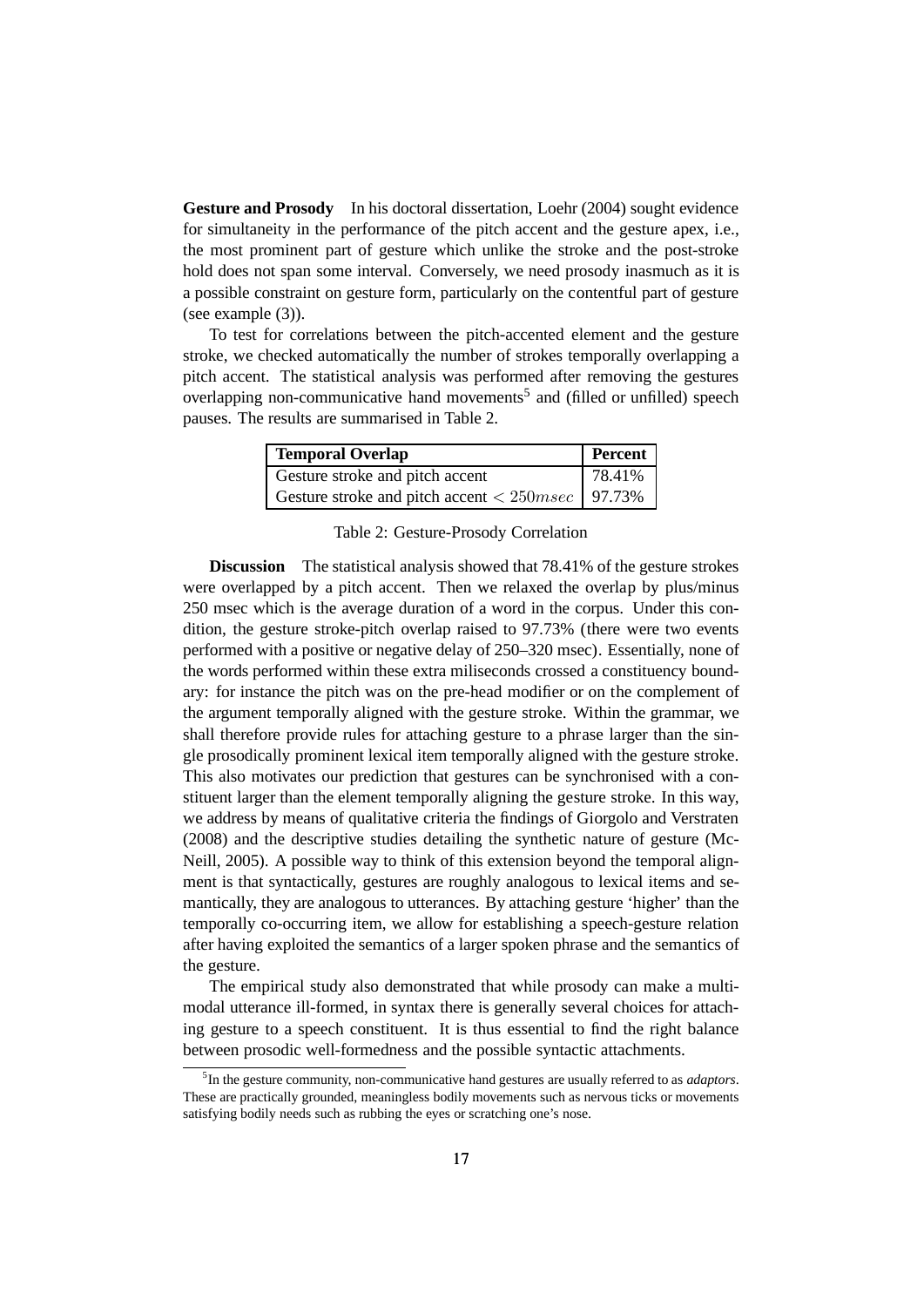# **5 An HPSG-based Account**

We choose the framework of HPSG to spell out the theoretical principles of the multimodal grammar. This extends Johnston's (1998) HPSG analysis of gesture to cover a wider variety of gestures and to regiment their *domain-independent* constraints on form and meaning. Our motivation to use HPSG stems from its mechanisms to induce structural prosody in parallel with the derivation of syntactic structures (Klein, 2000). In so doing, we show that isomorphism between prosodic and surface syntactic structures is not necessary for encoding well-formedness constraints. Moreover, the semantic component in HPSG is based on Minimal Recursion Semantics (MRS) (Copestake et al., 2005) which is entirely compatible with RMRS, the framework we need for representing the highly underspecified content of gesture given its form (see  $\S$  3). Finally, the grammar can be easily augmented with tone/information structure constraints (Haji-Abdolhosseini, 2003) once we establish whether there is evidence for a direct interaction between on one hand, the tonal type and hence the information type, and on the other hand, the gesture performance.

As detailed in  $\S$  1, gestures are multidimensional. We regiment this formally in a multiple inheritance type hierarchy (Pollard and Sag, 1994), as shown in Figure 3. In this way, a gesture consisting of, say, deictic and depicting dimensions can inherit information from the type *concrete* and the type *literal*.



Figure 3: A Fragment of the Gesture Type Hierarchy

The type hierarchy of gestures is based on whether the form of the hand signal contributes some aspect of its meaning or not. In the former case, we distinguish *formational* actions, and in the latter, we talk about *beating*. The formational type subsumes *literal* depiction to account for form features which literally depict the object of reference, and *metaphoric* depiction where the form features are used as a metaphoric representation of the object of reference. Descriptive studies on deixis suggest that the form of the hand is dependent on its context and intended meaning. For instance, if the speaker designates an individual, the pointing is typically performed with an extended index finger, and if the speaker points to a class of objects, to an object exemplar, the pointing hand is typically open up (Kendon, 2004). This motivates us to represent deictic gestures as a subtype of *formational*. The deictic subtypes account for the distinct relations between the pointing signal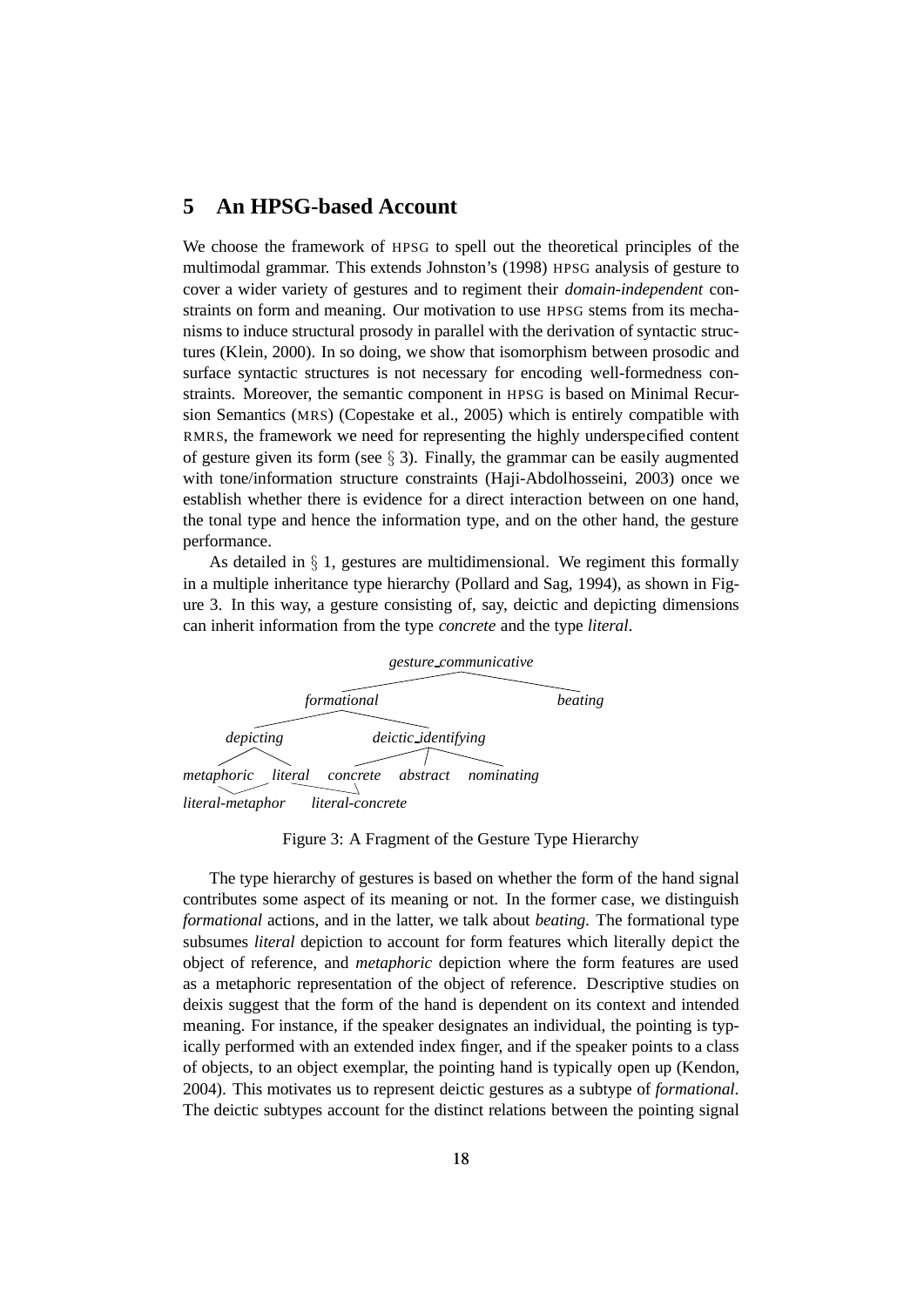and the referent: the hand can identify a *concrete* referent at the spatio-temporal coordinates; it can point to an *abstract* representation of the referent; it can also *nominate* certain words or phrases as more prominent. Formless beat-like movements are typed as *beating*. This type hierarchy is intended as an illustration of gestural organisation rather than an exhaustive hierarchy of the possible gestural dimensions.

The mapping from hand movement to types on this hierarchy is one to many, thereby providing a representation of ambiguity about whether a communicative gesture is deictic, depicting, or a mixture thereof, and the ambiguity is resolvable only through its relation to speech. For this reason while investigating depicting and deictic gestures, we will analyse them in terms of this multidimensional perspective.

Synchronising linguistic and gestural input in the derivation tree involves unifying a feature structure typed as *gesture communicative* (or any of its subtypes) and a feature structure typed as *spoken\_sign* (or any of its subtypes). Upon unification, the multimodal signal is of type *depict(ing) sign* which subsumes *depict word, depict phrase* and *depict*  $mtr(\tau)$ *. The multimodal type hierarchy can* be further extended with subtypes highlighting the type of the gesture signal.

While ambiguity in the type of gesture is regimented by mapping a gesture signal to more than one type in Figure 3, ambiguity in multimodal synchrony is reflected in the grammar by distinct rules constraining the permissible attachments. In this paper, we shall provide rules for integrating speech and representational co-speech gesture. The theoretical framework will be illustrated in terms of utterance (5) from Loehr's (2004) corpus.

## **5.1 Integration of Depicting Gesture and Prosodic Word**

Our theoretical analysis begins with the straightforward case of attaching gesture to a single word.

**Definition 2 (Situated Prosodic Word Constraint)** *Gesture can attach to any syntactic head in the spoken utterance if 1. there is an overlap between the temporal performance of the gesture stroke and the head; 2. the head is a prosodically prominent word.*

The representation of Definition 2 in a constraint-based framework is illustrated in Figure 4. We shall now describe each aspect of this feature structure in turn.

This constraint accounts for a sign of type *depict word* derived via unification of a single prosodic word of type *spoken word* and a gesture of type *depicting*. As illustrated by example (3), the well-formedness constraints are guided by the relative temporal performance of both modalities: there must be a temporal overlap between the performance of the gesture phrase and the prosodic word. Otherwise, the multimodal signal is ill-formed. The temporal overlap entails the relations of inclusion, precedence and/or sequence, as detailed in § 4.2.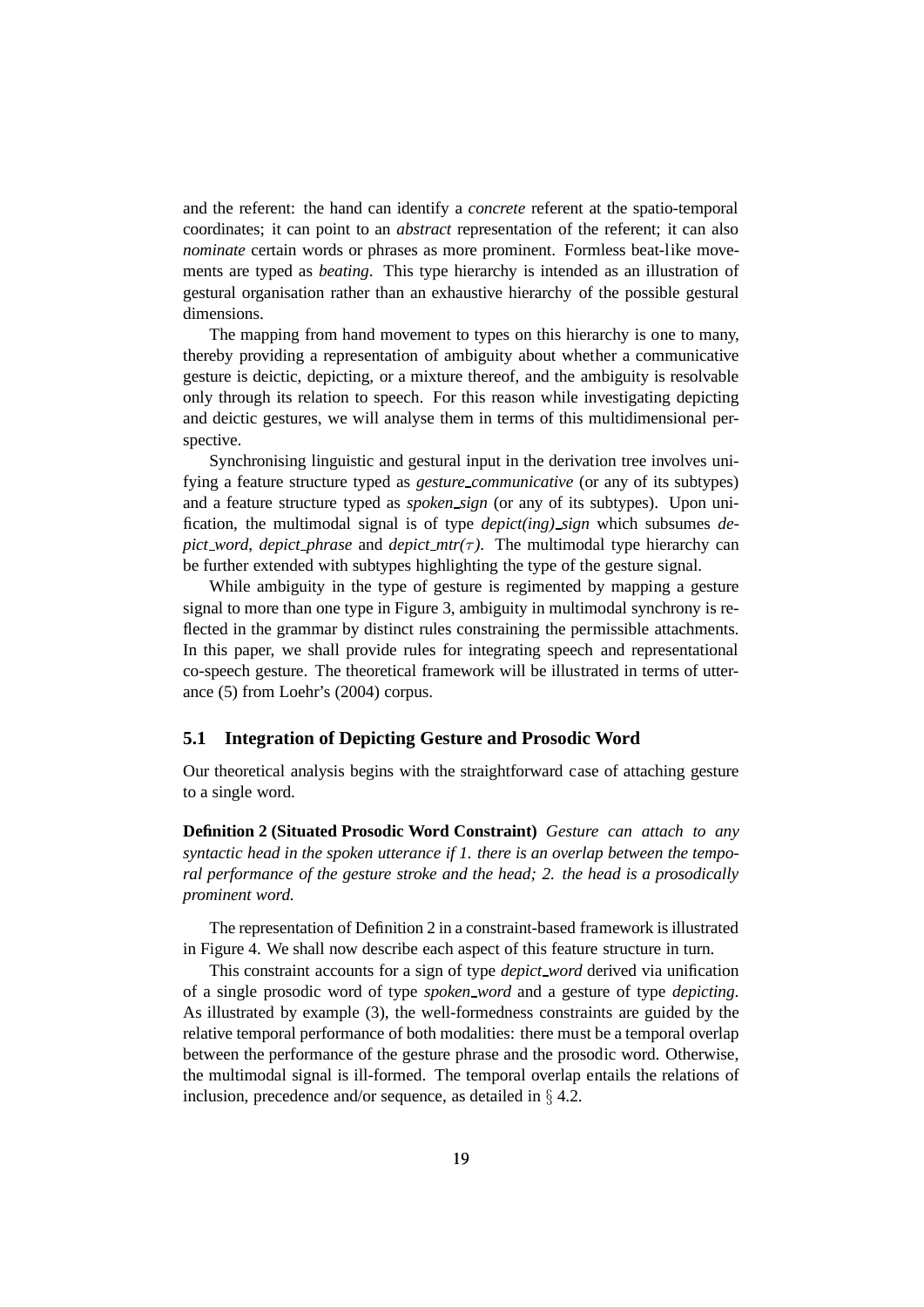

Figure 4: Situated Prosodic Word Constraint

For the gesture daughter, we record its temporal performance and its semantic contribution. The semantic components are encoded as follows: the local top is obtained via co-indexation with the label of the main predicate which is the operator  $[\mathcal{G}]$ . For the sake of readability, we gloss the set of elementary predications contributed by a depicting gesture as *depicting eps*. These include every aspect of gesture meaning such as  $l_1 : a_1 : hand\_shape\_open\_flat(i_1), l_2 : a_2 : palm\_set$ orientation upwards $(i_2)$ , etc. It is vitally important to constrain these predications so that they appear within the scope of the  $|\mathcal{G}|$  modality (see Lascarides and Stone (2009) for motivation): this is expressed by equating ARG1 of the operator with the label of the elementary predications within the HCONS condition.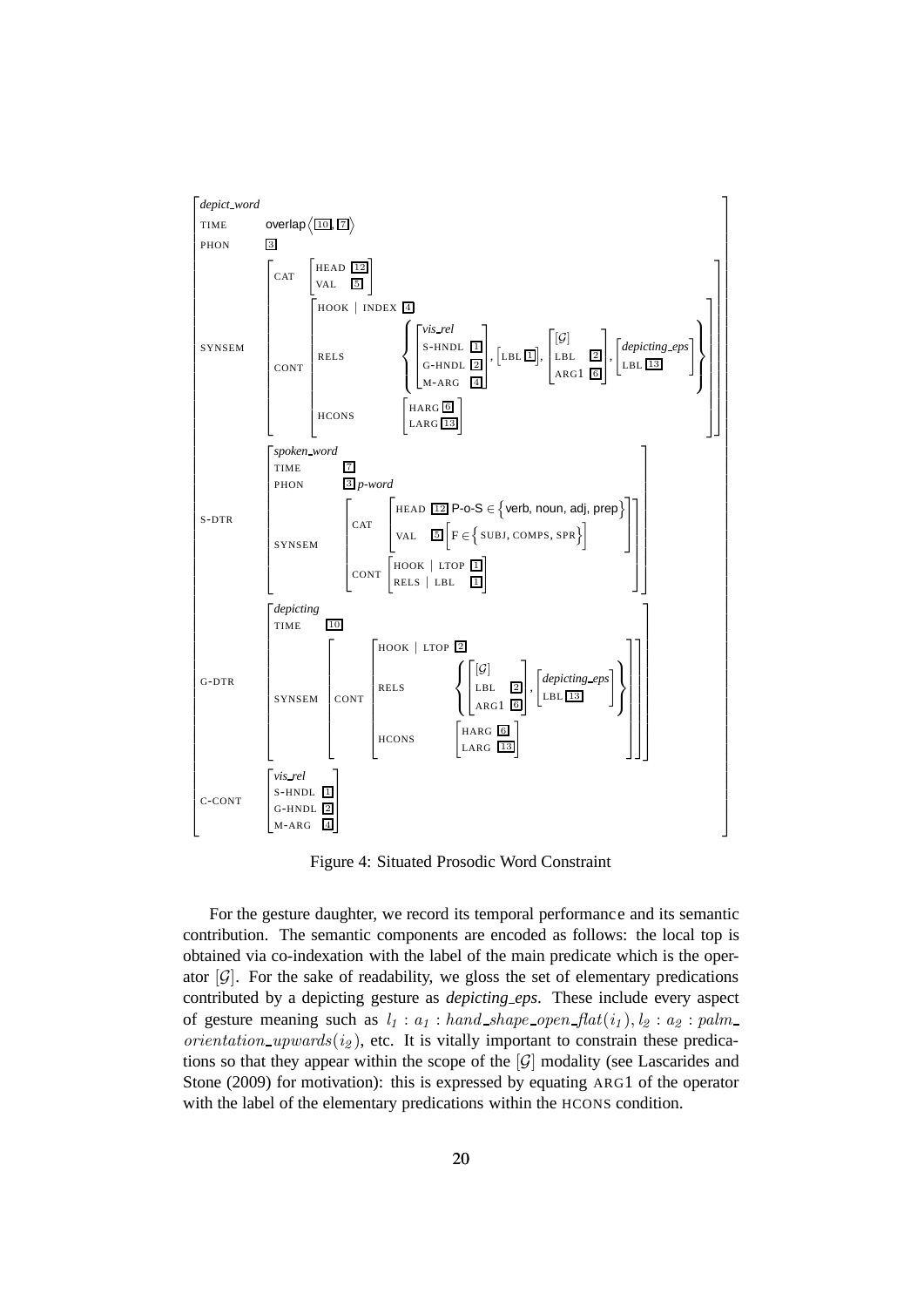For the speech daughter, it is equally important to record its timing, syntaxsemantics information and also its prosody. The synchronicity between a depicting gesture and a lexical item necessitates the latter to be prosodically marked: we allow for the combination of a prosodically prominent word of type *p-word* and a gesture but we restrict the combination of an unstressed word "leaner" (Zwicky, 1982) of type *lnr* and a gesture. The head is not constrained to any particular category. In so doing, the gesture can be related to a verb ("MIXES mud"), a noun ("KING of Scotland"), a preposition ("THROUGH the drainpipe") or an adjective ("CLOSE to the station") as long as it is prosodically prominent. The VAL feature of the head indicates its potential to combine with other arguments. The underspecified semantic component of the speech daughter is defined in the familiar fashion in terms of its hook and relations features. The rule schema remains as unspecific as possible with respect to its EPs.

This rule contributes its own underspecified *vis\_rel* (visualising relation) between the topmost label of the speech-daughter and the topmost label of the gesture daughter. This is specified by identifying S-HNDL of the relation with the local top label of the speech content  $(l_1)$  and G-HNDL of the relation with the local top label of the gesture content  $(l_2)$ . Any relations contributed by the rule itself are specified within the C-CONT feature. The resolution of this relation is a matter of discourse which is not envisaged by this project. Based on Lascarides and Stone (2009),  $vis$ -rel is used to refer to the set of possible rhetorical relations between gesture and speech (e.g., *Narration, Depiction* or *Overlay*, but not *Contrast*).

We finally introduce an M-ARG (multimodal argument) attribute which serves as a pointer to the integrated multimodal signal and so it can be taken as an argument by any external predicate. This analysis is analogous to the treatment of conjunction in ERG where a *conjunction\_relation* introduces an index which serves as a pointer to the conjoined entity.

The derivation of the mother node follows the algebra of Copestake, Lascarides and Flickinger (2001). It is strictly compositional: we unify the TIME, PHON and SYNSEM values of the daughters. The head feature is percolated up to the mother node and also the PHON value of the unified multimodal signal is identified with the PHON value of the speech daughter. The semantic representation involves appending the RELS and HCONS lists of S-DTR to the RELS and HCONS lists of G-DTR.

Applied to utterance (5), this constraint enables the gesture to attach to the verb "mixes": the verb is prosodically marked and the extension of its temporal performance overlaps the extension of the temporal performance of speech. In this case,  $vis$ rel can resolve in context to a literal depiction of some mixing event. Alternatively, the gesture can also be combined with the NP "mud" which is prosodically prominent, it is a head of itself and its temporal performance overlaps the temporal performance of the gesture stroke. In this case, the verb "mix" would take two arguments: ARG1 will be identified with ARG0 of "he", and ARG2 will be identified with M-ARG of the depicting word "mud" + depicting gesture. Note that the derivation is still constrained: nothing licenses attaching the gesture to "he". Likewise, this constraint prohibits the gesture in (3) to attach to "called" or to "mother": the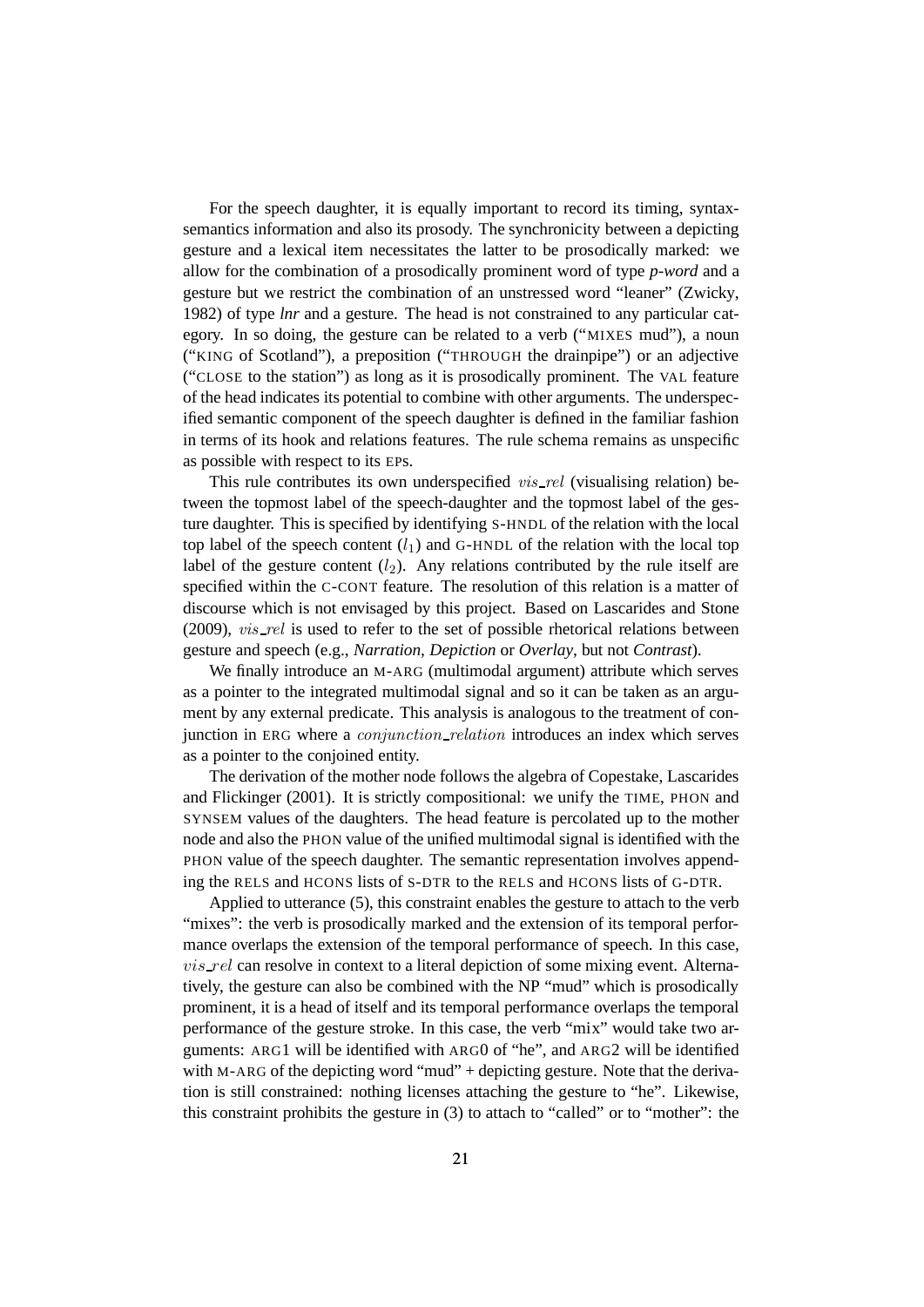former is not prosodically marked and the latter does not temporally overlap with the gestural performance.

In the next section, we shall focus on attaching gesture to a phrase larger than a single prosodic word.

#### **5.2 Integration of Depicting Gesture and Spoken Phrase**

**Definition 3 (Situated Head-Argument Constraint)** *Gesture can attach to the head daughter in the spoken utterance upon fully or partially saturating the head with the (externally and/or internally) selected arguments if: 1. the phrase is a prosodic constituent, 2. there is an overlap between the temporal performance of the constituent and the gesture stroke.*

We use partial of full saturation to remain neutral about the number of satisfied arguments. This is driven by the ambiguous form of the hand signal which corresponds to multiple attachment solutions. The formal rendition of this constraint is shown in Figure 5. The temporal condition, the semantic contribution of the rule, the semantics of gesture, and also the derivation of the mother node is consistent with the Situated Prosodic Word Constraint. We therefore forego any details about them.

Following the empirical analysis in  $\S$  4.2, this rule formalises synchrony beyond the strict temporal alignment of the signals. In so doing, the semantics of the head is provided with its "minimal specification" (Pustejovsky, 1995) which is necessary for resolving the incomplete meaning of gesture to one or more contextuallyspecific interpretations.



Figure 5: Situated Head-Argument Constraint

Prosody constrains the combination of both modalities: the PHON value of the speech daughter is restricted to type  $mtr(\tau)$ —i.e., a metrical tree of any depth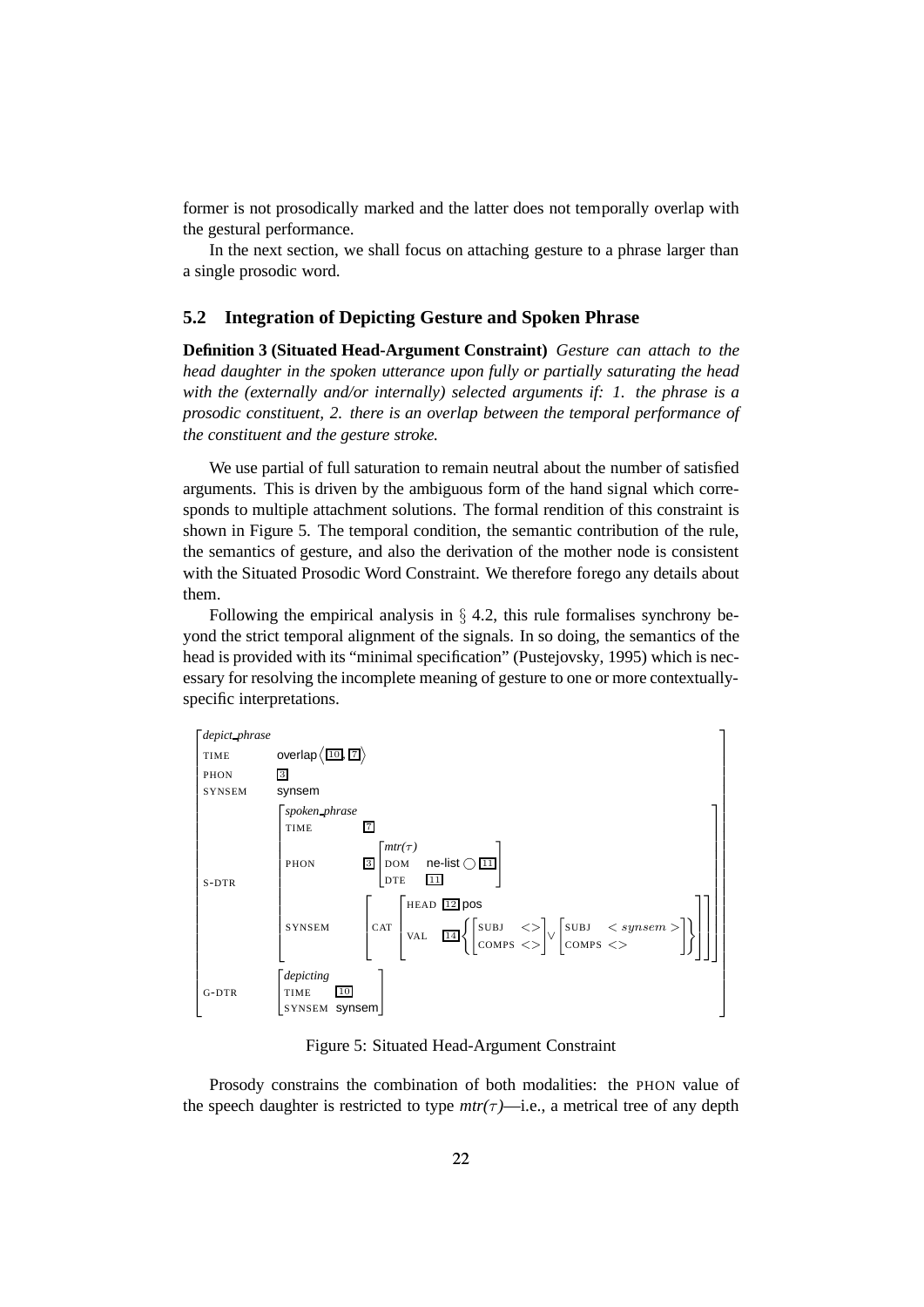(Klein, 2000). The domain union relation  $(\bigcap)$  serves to interpolate the prosodically prominent element, the so called Designated Terminal Element (DTE), into the nonempty list of domain objects. In case of broad focus, the DTE element is in rightmost position. We make use of the disjunction operation in the SYNSEM | CAT | VAL list to remain as neutral as possible about the number of saturated arguments when the synchronisation of the gesture can take place. This constraint allows one to attach a gesture to a headed phrase whose complement requirements have been fullfilled or to a headed phrase whose both subject and complement requirements have been fullfilled.

It is important to underline the distinct status of vis\_rel in the Situated Prosodic Word Constraint and in the Situated Head-Argument Constraint: whereas the former remains as vague as possible about the speech-gesture relation, the combination of the head with its arguments in the latter contributes to its minimal specification and hence the choices of resolving this relation are more constrained.

This constraint allows the G-DTR in (5) to attach to the VP "mixes mud" or to the S "he mixes mud": the temporal condition is complied; the prosodic word temporally overlapping gesture is an unsaturated syntactic head that needs to be saturated with the selected arguments: them being either "mud" only or both "mud" and "he". The inclusion of arguments into the synchronous phrase ultimately affects the gesture interpretation in context, as discussed in § 4.2.

The prosodic structure induced in parallel with the syntactic tree does not disrupt the traditional notion of syntactic constituency. Nevertheless, the syntactic structure is not necessarily isomorphic to the prosodic structure. Definition 3 constrains synchrony to a phrase where the head and the other elements are in a headargument relation. From the perspective of an HPSG-based analysis, this involves specifying a rule so that a gesture phrase can be accommodated into a prosodic constituent that is distinct from the syntactic constituent. We therefore extend our analysis, and provide a further constraint, called Situated Prosodic Phrase Constraint (Figure 6), where the attachment is informed only by prosody, ignoring any SYNSEM values. Our motivation for this relaxation stems from the tight alignment between the speech rhythm and gesture performance: we have already observed that prosody can make embodied actions ill-formed. This constraint intergrates a gesture of type *depicting* to a metrical tree  $mtr(\tau)$  of any depth. Similarly as before, synchrony requires temporal overlap between the gestural and the spoken modalities. The rest of the features remain the same.

The synchronisation is constrained: we unify the feature structure of both modalities making sure that the mother node inherits the semantic contribution of G-DTR. Since we have no access yet to the SYNSEM value of speech, we can only record the semantic component of gesture and add an underspecified relation *vis\_rel* between both modalities. This relation outscopes the local top of the gesture content and the local top of the linguistic content whatever its SYNSEM is going to be.

Applying the situated prosodic phrase constraint to our working example in (5) enables the combination of the gesture and the phrase "he mixes": both modali-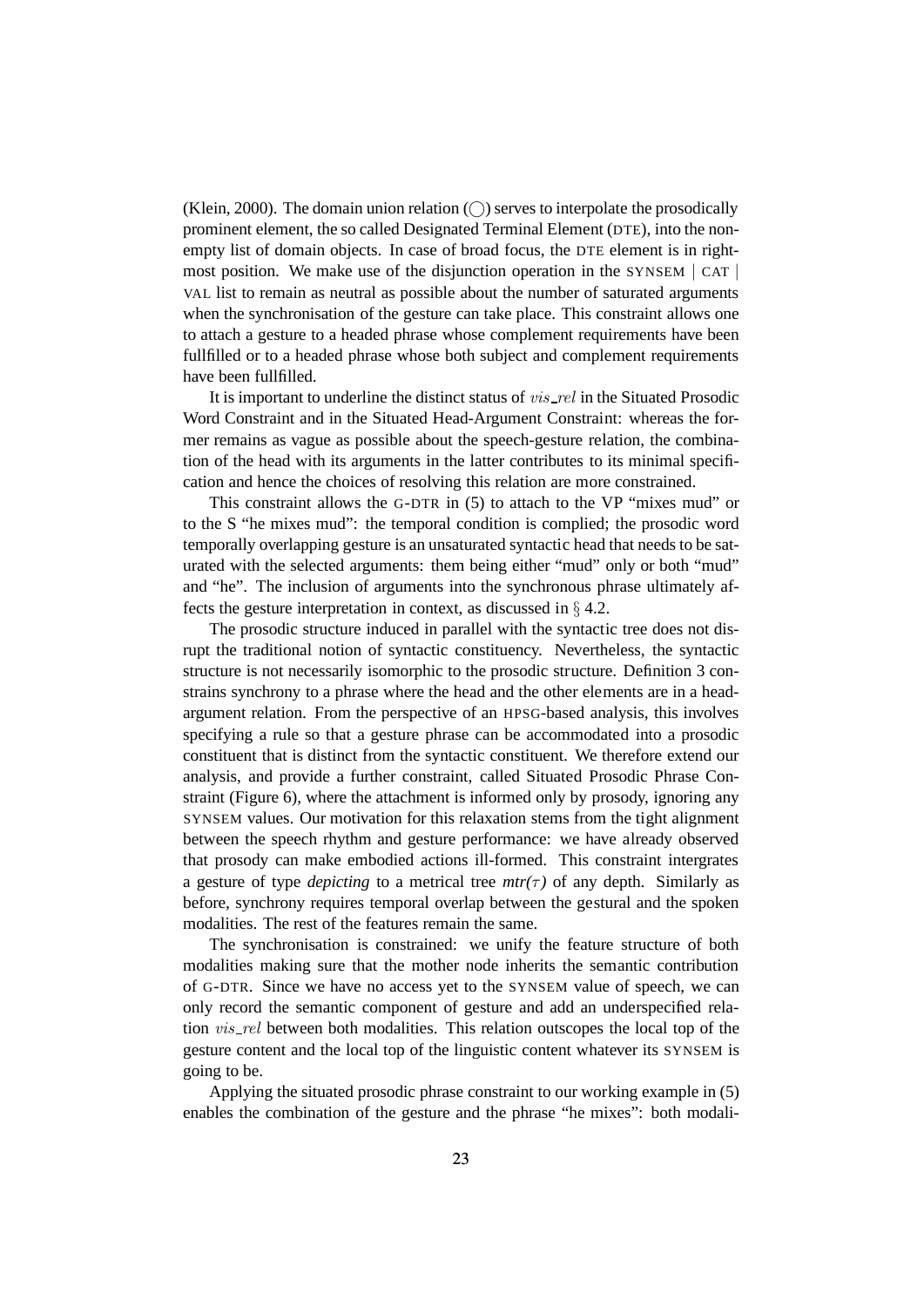

Figure 6: Situated Prosodic Phrase Constraint

ties overlap in time, and also the prosodic phrase is a metrical tree whose DTE is the prosodic word "mixes". Informally speaking, this synchronisation of modalities contributes some underspecified relation between the content of gesture and the content of speech. Whereas the gesture content is known (due to the compositional analysis), the speech content is going to be further specified once accessing the SYNSEM of the syntactic phrase. Upon that, the semantics of the depicting phrase will be able to incorporate the relevant elementary predications coming from the speech daughter: in this case, they will be roughly equivalent to:  $l_1$  :  $pron(x_4)$ ;  $l_2$  :  $pronoun_q(x_4)$   $l_2$  :  $RESTR(h_6)$   $l_2$  :  $BODY(h_7)$ ;  $l_3: mix(e_1) l_3: ARG1(x_4) l_3: ARG2(x_9)$  and  $h_6 =_q l_1$ .

This rule is needed because it balances between syntactic constituency and prosodic constituency. Nonetheless, its specification would not be necessary in other formalisms that have isomorphic prosodic, syntactic and semantic structures (Steedman, 2000).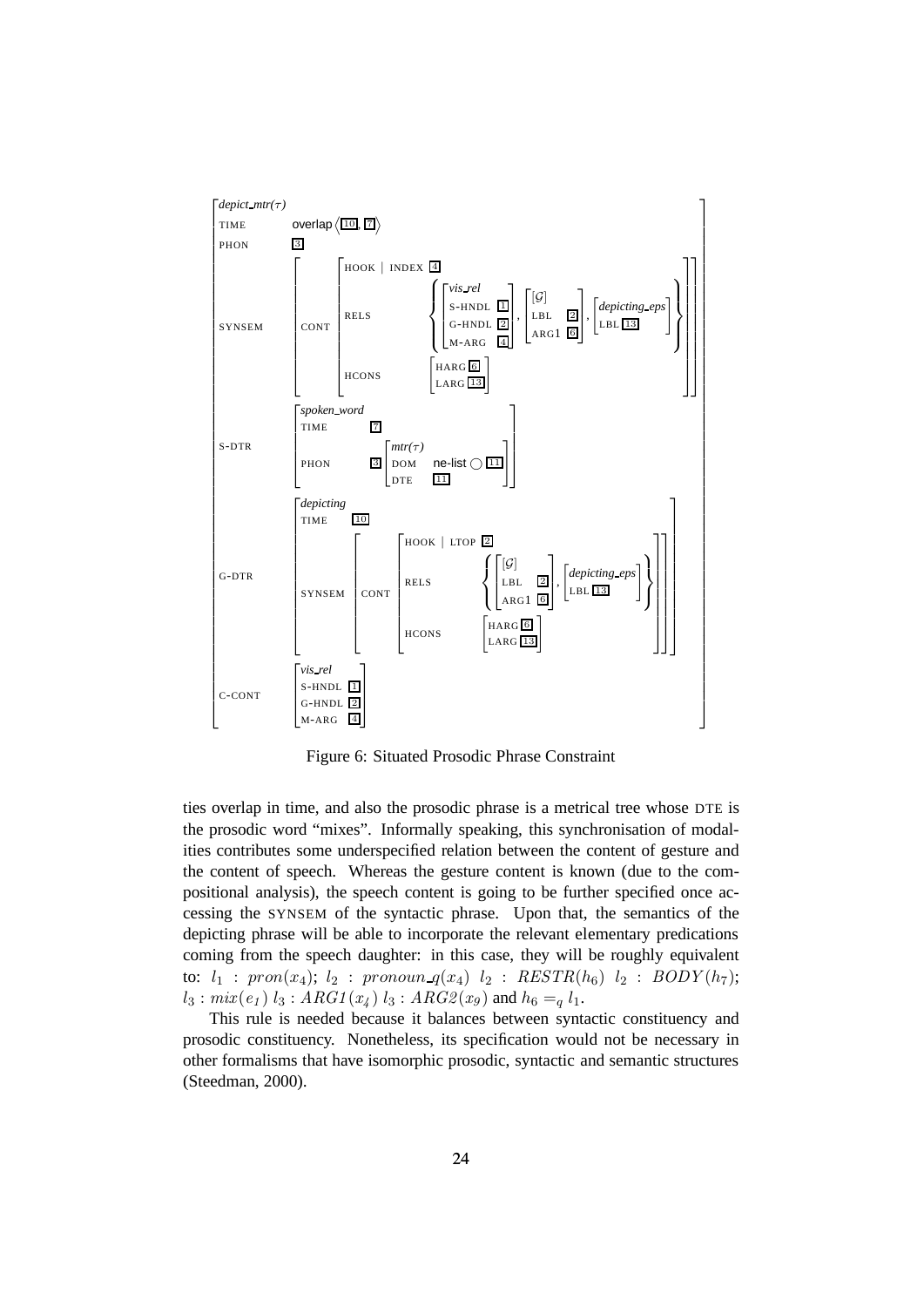## **6 Conclusions**

In this paper, we demonstrated that current methods for semantic composition can be extended to multimodal language so as to produce an integrated meaning representation based on the form of the spoken signal, the form of the co-speech gesture, and their relative timing. We also saw that the ambiguous gesture form provides one-to-many form-meaning mappings without violating coherence in the final interpretation.

The integration of speech and gesture into a single derivation tree is informed by linguistic criteria (prosody and syntax) and non-linguistic criteria (temporal relation between speech and gesture), and it produces a highly underspecified logical form that will be resolved to preferred values in specific context. Our generic rules—the Situated Prosodic Word Constraint and the Situated Head-Argument Constraint—provided the methodology for producing an integrated tree where on one hand, syntax permits multiple attachments which subsequently produce underspecified relations, and on the other, prosody constrains the well-formedness of the embodied act. Moreover, the Situated Prosodic Phrase Constraint illustrates that gestures can be elegantly integrated into a prosodic constituent, and so this rule demonstrates that isomorphism between prosodic and syntactic structure is not necessary for the derivation of the multimodal signal.

In future, we intend to extend those rules with analysis of deictic gestures where sequentiality of the performance of spoken and the gestural signal is common. We also hope to implement the theoretical findings into a computational multimodal grammar for English (Bender et al., 2002).

# **References**

- Bavelas, Janet B., Chovil, Nicole, Coates, Linda and Roe, Lori. 1995. Gestures specialized for dialogue. In *Personality and Social Psychology Bulletin*, volume 21, pages 394–405.
- Bender, Emily M., Flickinger, Dan and Oepen, Stephan. 2002. The Grammar Matrix: An Open-Source Starter-Kit for the Rapid Development of Cross-Linguistically Consistent Broad-Coverage Precision Grammars. In John Carroll, Nelleke Oostdijk and Richard Sutcliffe (eds.), *Proceedings of the Workshop on Grammar Engineering and Evaluation at the 19th International Conference on Computational Linguistics*, pages 8–14, Taipei, Taiwan.
- Buisine, Stéphanie and Martin, Jean-Claude, 2007. The effects of speech-gesture cooperation in animated agents' behavior in multimedia presentations. *Interact. Comput.* 19(4), 484–493.
- Cassell, Justine. 2000. Nudge nudge wink wink: elements of face-to-face conversation for embodied conversational agents. *Embodied conversational agents* pages 1–27.
- Copestake, Ann. 2007. Semantic composition with (robust) minimal recursion semantics. In *DeepLP '07: Proceedings of the Workshop on Deep Linguistic Processing*, pages 73–80, Morristown, NJ, USA: Association for Computational Linguistics.
- Copestake, Ann, Flickinger, Dan, Sag, Ivan and Pollard, Carl. 2005. Minimal Recursion Semantics: An introduction. *Journal of Research on Language and Computation* 3(2– 3), 281–332.